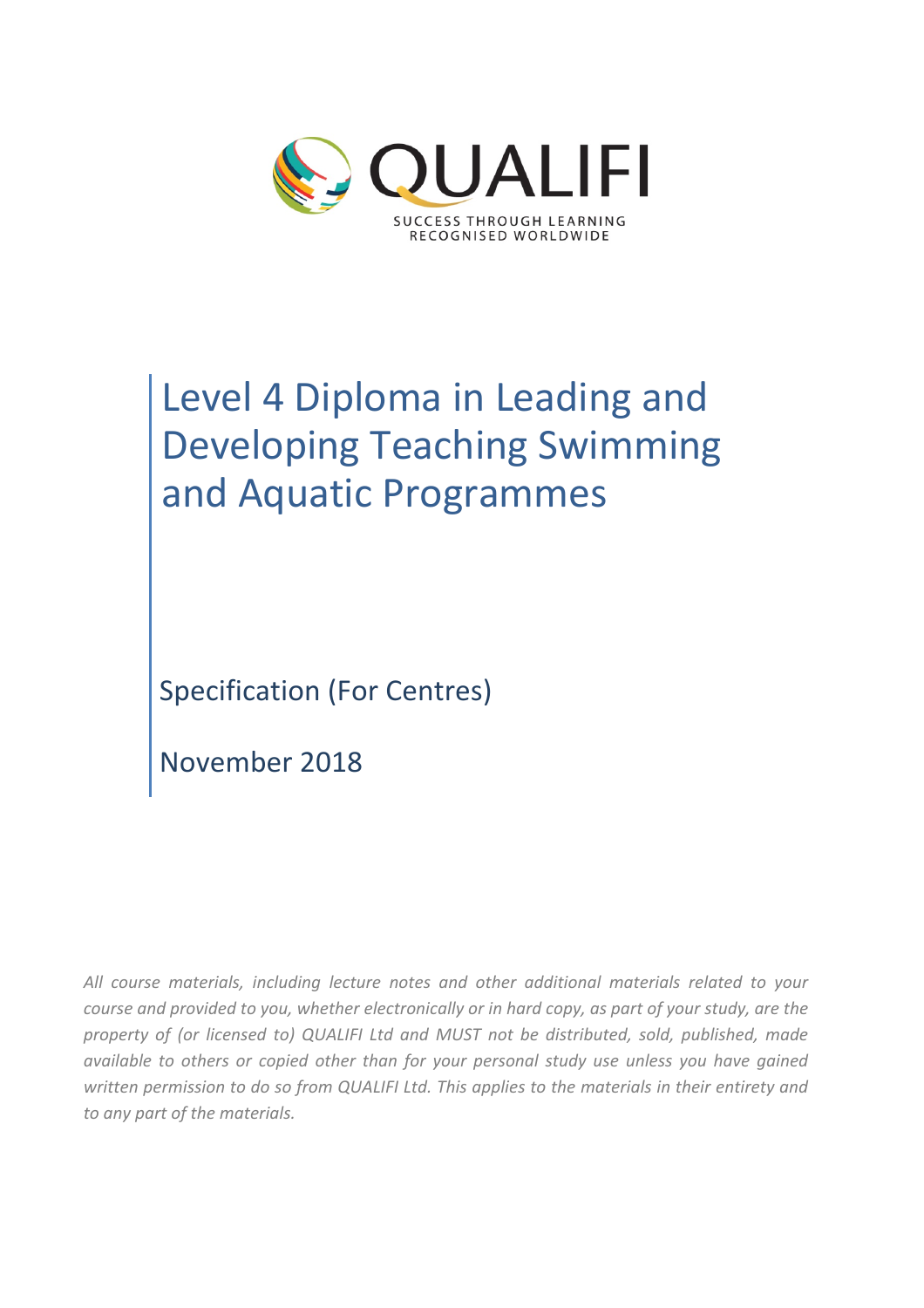# **About QUALIFI**

QUALIFI provides academic and vocational qualifications that are globally recognised. QUALIFI's commitment to the creation and awarding of respected qualifications has a rigorous focus on high standards and consistency, beginning with recognition as an Awarding Organisation (AO) in the UK. QUALIFI is approved and regulated by Ofqual (in full). Our Ofqual reference number is RN5160.

Ofqual is responsible for maintaining standards and confidence in a wide range of vocational qualifications. QUALIFI is also recognised by Qualifications in Wales (QiW) and the Council for the Curriculum, Examinations and Assessment (CCEA) who are responsible for Awarding Organisations and quality assurance in both Wales and Northern Ireland. QUALIFI is also a signatory to BIS international commitments of quality.

As an Ofqual recognised Awarding Organisation, QUALIFI has a duty of care to implement quality assurance processes. This is to ensure that centres approved for the delivery and assessment of QUALIFI's qualifications and awards meet the required standards. This also safeguards the outcome of assessments and meets national regulatory requirements.

QUALIFI's qualifications are developed to be accessible to all learners in that they are available to anyone who is capable of attaining the required standard. QUALIFI promotes equality and diversity across aspects of the qualification process and centres are required to implement the same standards of equal opportunities and ensure learners are free from any barriers that may restrict access and progression.

QUALIFI's policy document for learners with specific requirements or who need special consideration is available for centre reference. Centres are responsible for reviewing the applicant's ability to complete the training programme successfully and ultimately achieve a qualification. The initial assessment by the centre, will need to take into account the support that is readily available or can be made available to meet individual needs as appropriate. The centre must also consider prior learning and qualifications and they must be in a position to make a judgement on the learner's entry requirements.

#### **Supporting Diversity**

QUALIFI and its partners recognise and value individual difference and have a public duty to promote equality and remove discrimination in relation to race, gender, disability, religion or belief, sexual orientation and age.

#### **Learner Voice**

Learners can play an important part in improving the quality of this course through the feedback they give. In addition to the ongoing discussion with the course team throughout the year, there are a range of mechanisms for learners to feed back about their experience of teaching and learning. This can include questionnaires and surveys to allow both centres and QUALIFI to understand how we can improve the learner experience.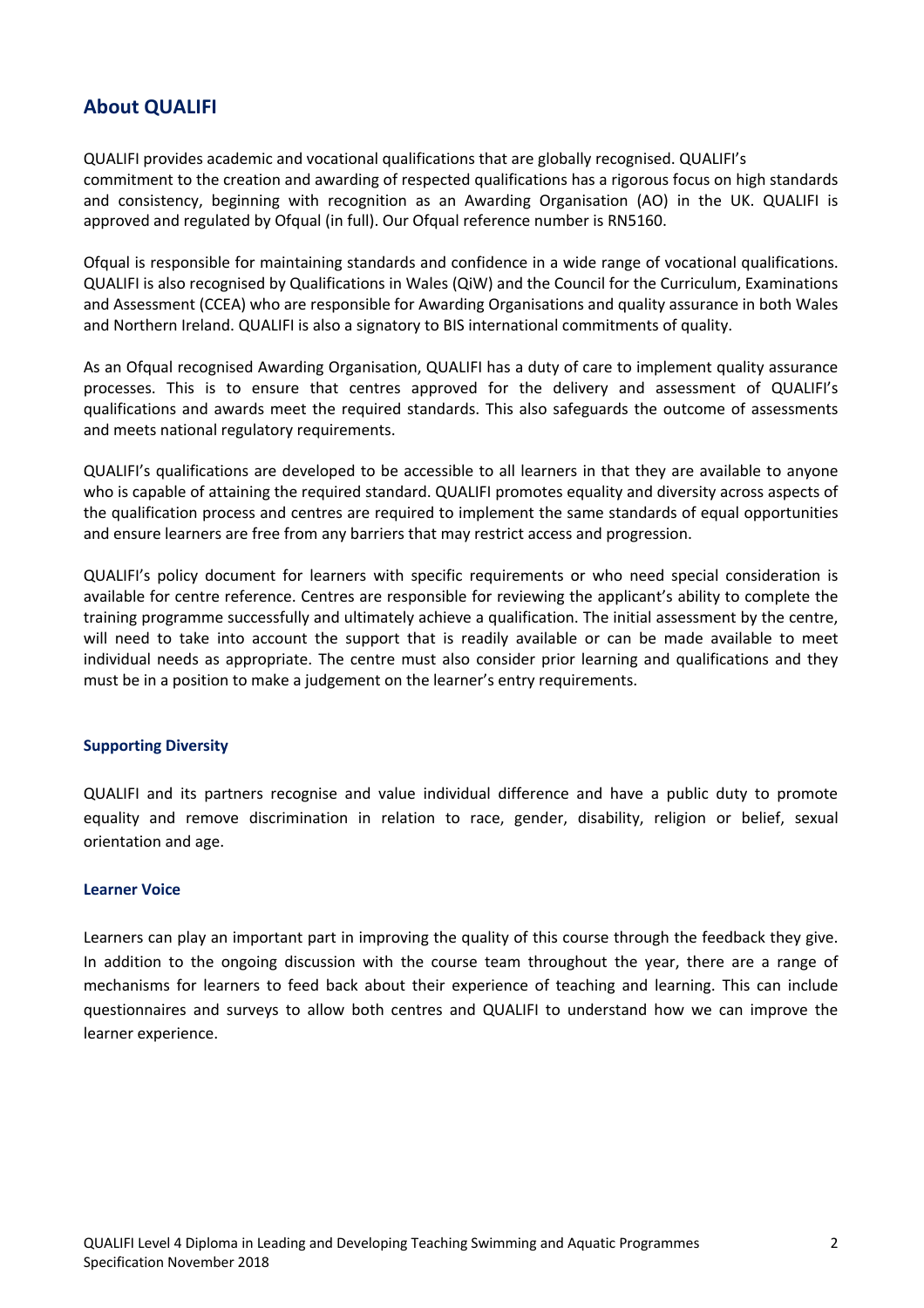# **Contents**

| Unit TSA401: Principles of Leading and Managing Teaching in Swimming and Aquatic Environments 16 |  |
|--------------------------------------------------------------------------------------------------|--|
| Unit TSA402: Principles of Learning and Teaching in Swimming and Aquatic Environments  18        |  |
| Unit TSA 303: Leading Learning and Teaching Practice in Swimming and Aquatic Environments 21     |  |
|                                                                                                  |  |
|                                                                                                  |  |
| Unit TSA 406: Leading Professional Development Practice in Swimming and Aquatic Environments 32  |  |
|                                                                                                  |  |
|                                                                                                  |  |
|                                                                                                  |  |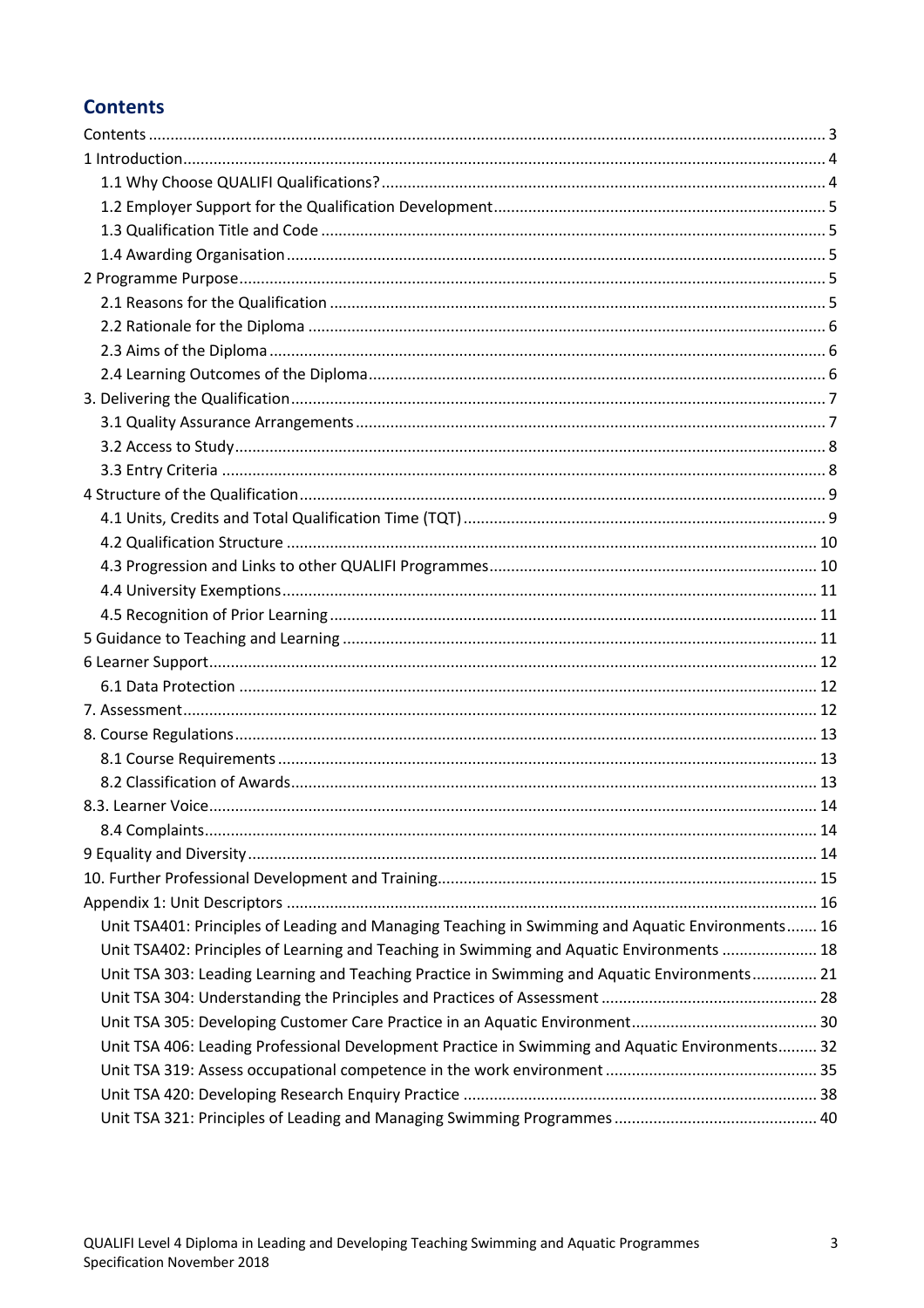# **1 Introduction**

# **1.1 Why Choose QUALIFI Qualifications?**

QUALIFI qualifications look to provide a realistic and broad opportunity for learners seeking career and professional development. They will support learners in realising their potential and provide clear objectives.

These objectives are to:

- provide career path support to learners who wish to develop their management skills, enterprise capabilities and opportunities in their chosen sector
- improve learner understanding of any given business environments and organisations and how they are managed and developed
- develop skills and abilities in learners to support their professional development.

Our qualifications provide a rich mix of disciplines and skills development opportunities. Learners will gain insight into the functioning, objectives and processes of organisations, appreciating their diversity and the influences and impact of external forces on them. The fast-changing and complex business environment and different organisational ability to stay resilient and respond positively to change and opportunities will be explored.

Our qualifications will develop learner ability to:

- apply analytical and evaluative techniques and to enhance those skills
- investigate issues and opportunities
- develop their awareness and appreciation of managerial, organisational and environmental issues
- use management techniques and practices in imaginative ways
- make use of relevant information from different sources
- develop and encourage problem solving and creativity to tackle problems and challenges
- exercise judgement and take responsibility for decisions and actions
- develop the ability to recognise and reflect on personal learning and improve their personal, social and other transferable skills.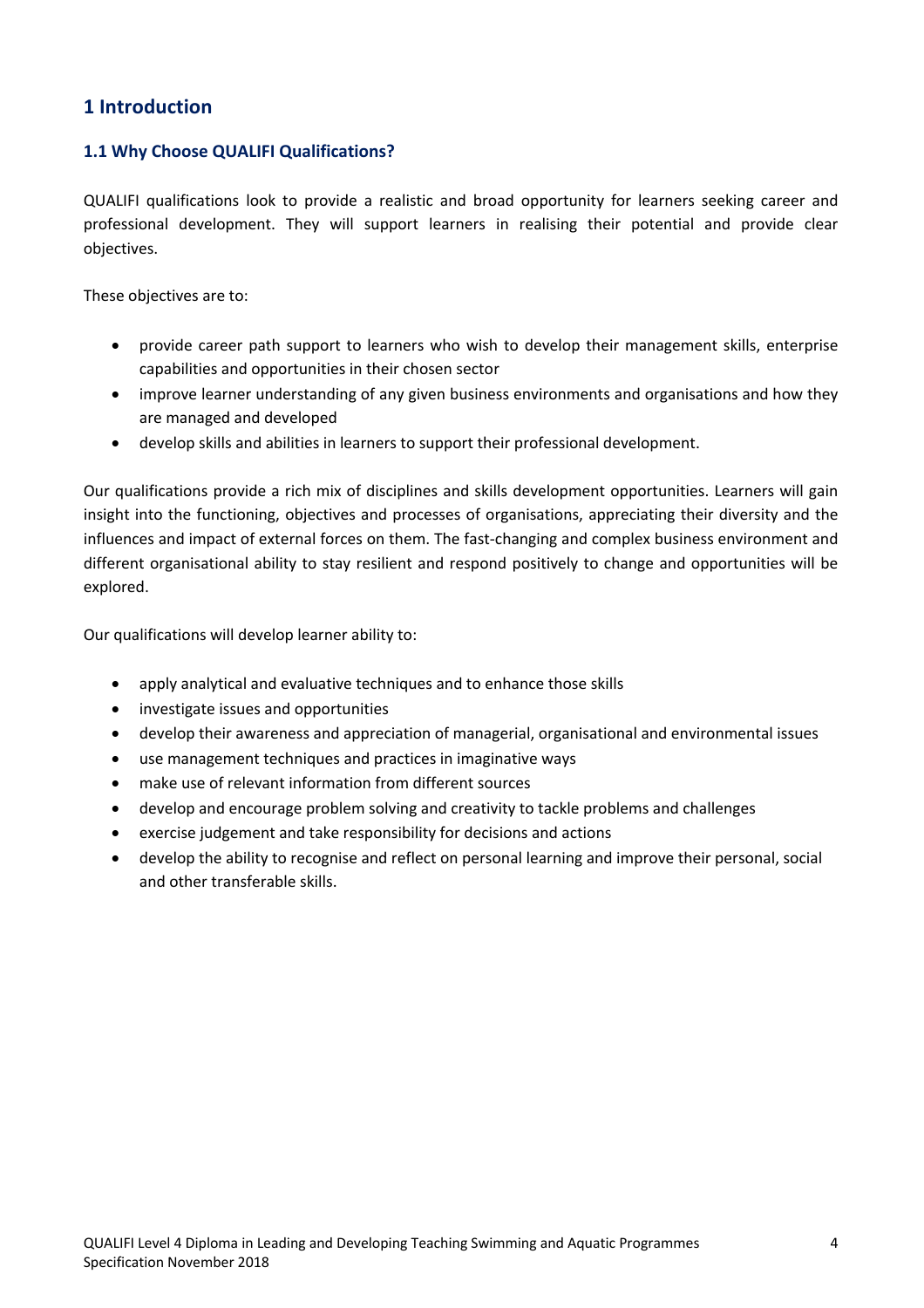# **1.2 Employer Support for the Qualification Development**

The development of these qualifications has been initiated and guided by discussions and idea sharing with a range of employers, providers and existing centres demonstrating the rigor, validity and demand for the qualification.

Discussions and feedback have been taken throughout the development of the qualifications on content, the potential learner audience for the qualification and assessment methods, ensuring a valuable experience and a recognised set of skills, knowledge and understanding is realised.

## **1.3 Qualification Title and Code**

This qualification has been accredited to the Regulated Qualification Framework (RQF) and has its own unique Qualification Accreditation Number (QAN). This number will appear on the learner's final certification document. Each unit with the qualification has its own RQF code. The QAN for this qualification is as follows:

QUALIFI Level 4 Diploma in Leading and Developing Teaching Swimming and Aquatic Programmes (603/1760/7)

## **1.4 Awarding Organisation**

QUALIFI LTD

# **2 Programme Purpose**

## **2.1 Reasons for the Qualification**

The qualifications has been created to develop and reward the teachers of aquatic programmes of today and the future, and to continue to bring recognition and professionalism to the teaching sectors. We hope that centres and learners take the opportunity to learn a great deal from these programmes that will provide relevant new skills and qualities.

It is envisaged that these programmes will encourage both academic and professional development so that you learners move forward to realise not just their own potential but also that of organisations across a broad range of sectors.

The Diploma is accredited at Level 4. Completing the Diploma has a credit value and can offer progression and exemption to other qualifications including those from Qualifi or one of our University partners as part of a **Foundation Degree.**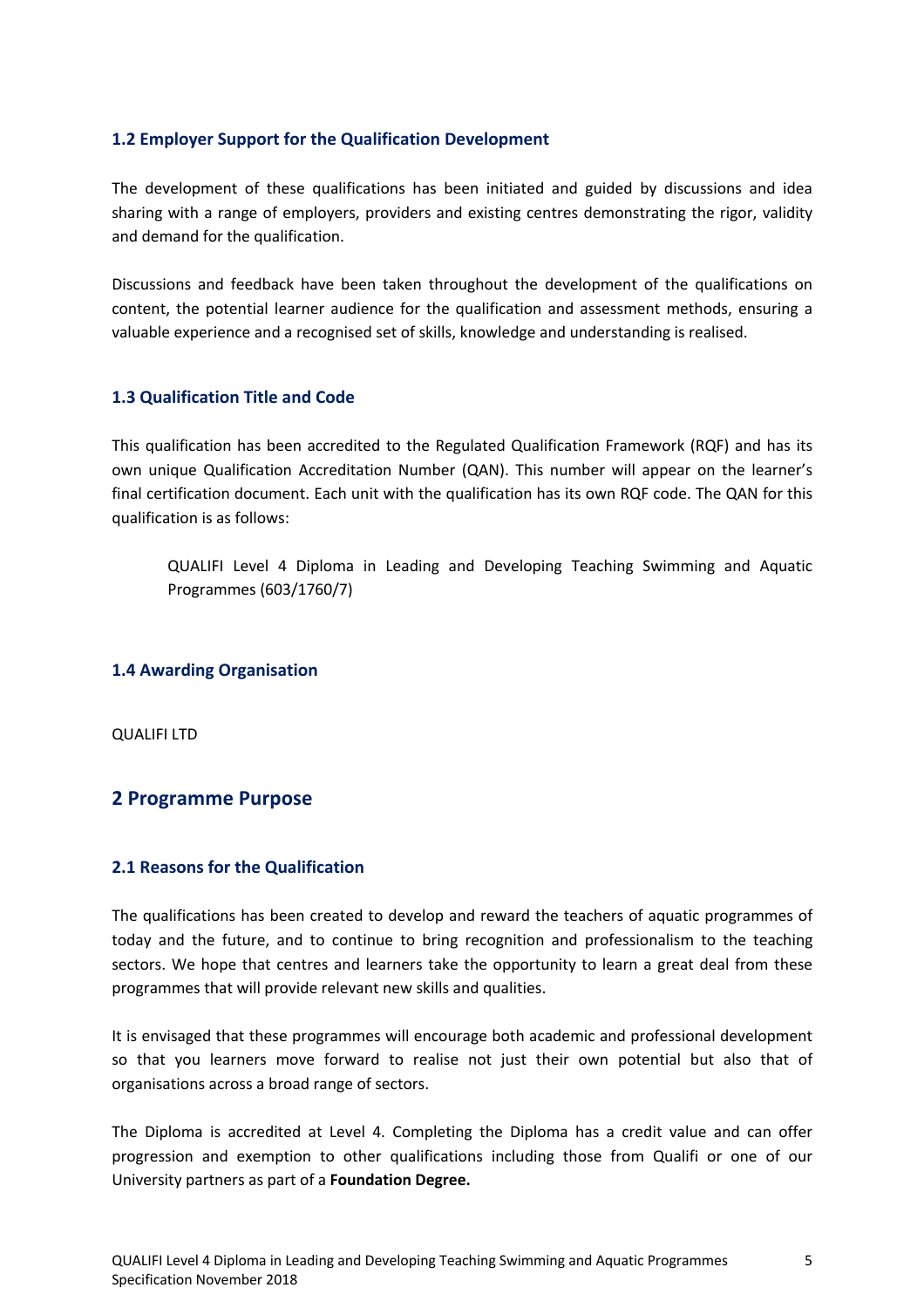## **2.2 Rationale for the Diploma**

The rationale of the programme is to provide a career path for learners who wish to develop their teaching capabilities within the aquatic sector. The outcome of the Diploma, which are recognised UK Qualifications, is for Learners to develop the skills required by organisations globally.

All programmes create learning that offers conceptual and practical insights that are applicable in the companies of today and tomorrow.

Furthermore, we look to develop the teachers and leaders of the future through the creation and delivery of learning appropriate for industry.

The Diplomas will link to key development in areas of teaching aquatics. Contemporary issues are identified and evaluated so that the learner has a true vocational understanding on the industry as well as an academic perspective.

In order to achieve this, work placements are encouraged so that genuine experience can be gained and a true insight into the practicalities of teaching can be realised.

#### **2.3 Aims of the Diploma**

The programme offered provide the opportunity for individuals to forge a career in swimming teaching by seeking a greater knowledge, understanding and teaching practice in the leisure and swimming industry, and to support the individual's development into senior positions. The programme aims for the following:

- 1. To strengthen the learners' levels of knowledge, skills and experiences to deliver a higher quality of swimming and aquatics teaching
- 2. To develop the learner's ability to lead and manage the work of others in the workplace
- 3. To develop the learner's ability to recognise and reflect on the process of personal learning and development that encourages their self-reflection, analytical and transferable skills into other areas

# **2.4 Learning Outcomes of the Diploma** *Objectives:*

1. Preparing learners to progress to a qualification in teaching swimming but at a higher level and enhancing more specific knowledge, skills, understanding and experience

2.Preparing learners for lead swimming and aquatics programme in the workplace

3. Supporting other employees in the workplace to become more skilled reflective practitioners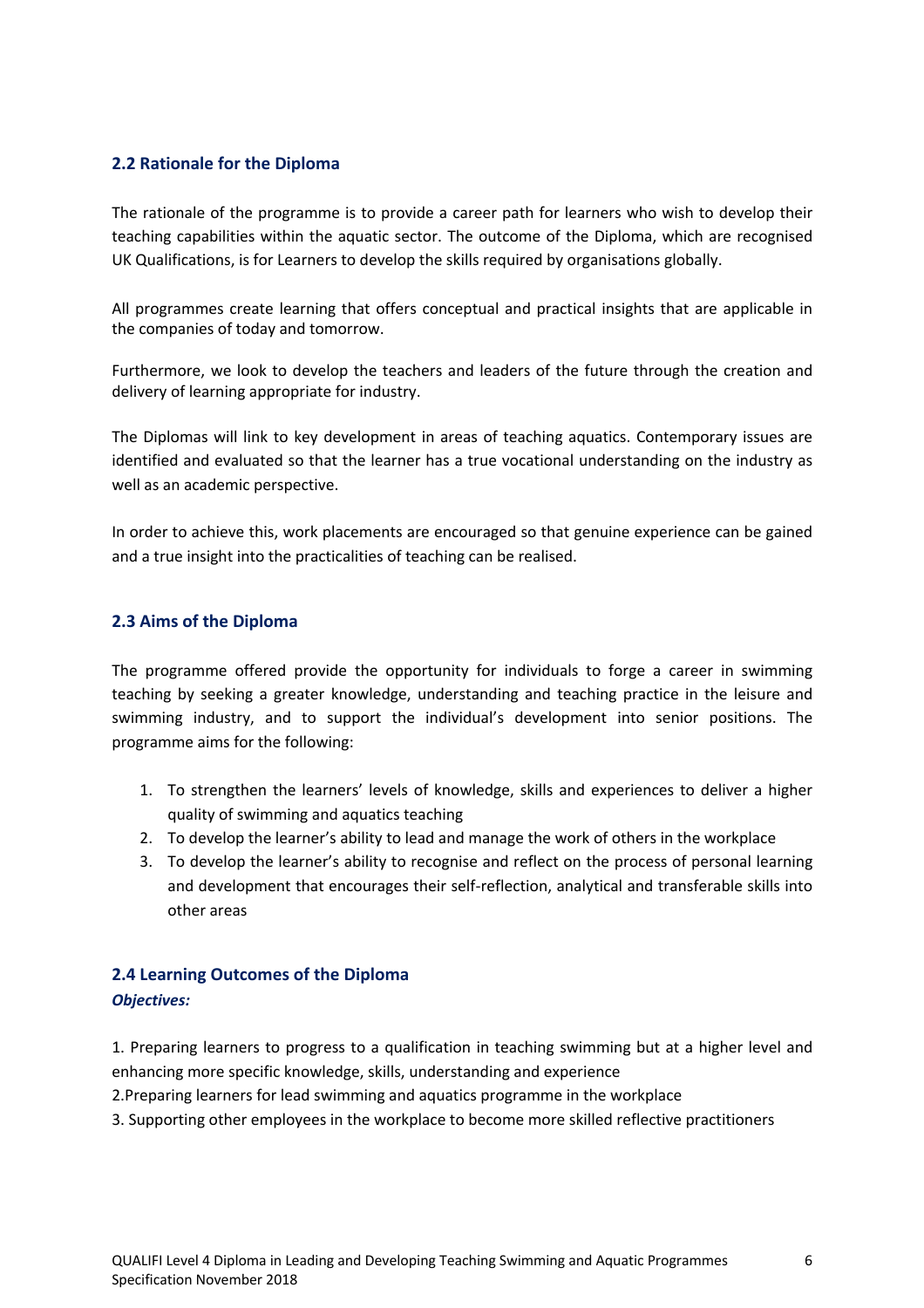## *Purposes:*

*1.Recognise personal growth and commitment in learning*

1.1 Recognise development of knowledge and skills for to operate independently and effectively in life, learning and work

1.2 Recognise development of employability skills and/or knowledge

*2. Prepare for further learning or training and/or develop knowledge and/or skills in a subject area* 2.1 Prepare for further learning or training in the workplace and for access to higher education 2.2 Develop knowledge and/or skills in a swimming and aquatics teaching, including updating their knowledge and skills

*3. Enhancing employment*

3.1 Enhance employment in a specific teaching and coaching in sport

3.2 Increase employment opportunities in a swimming teaching

The learning outcomes for each unit are identified in Appendix 1 within the unit descriptors.

# **3. Delivering the Qualification**

## **3.1 Quality Assurance Arrangements**

All centres go through an approval process to be recognised as an approved centre. Centres must have in place qualified and experienced tutors. The experience of tutors and their ability to support learners will be important. Centres must commit to working with QUALIFI and its team of Quality Reviewers/External Verifiers. Continuing professional development (CPD) for tutors is also required.

Approved centres will be monitored by QUALIFI External Quality Reviewers (EQAs) to ensure that learners are provided with appropriate learning opportunities and guidance. EQAs will ask to see and discuss a centre's formative assessment plans. The suitability of these plans will be agreed with the centre.

QUALIFI's guidance on invigilation, preventing plagiarism and collusion will apply to centres. QUALIFI Quality Reviewers/External Verifiers will monitor centre compliance. For assessment purposes, unless otherwise agreed, QUALIFI:

- appoints assignment setters, markers and moderators
- sets and agrees assignments
- marks and moderates assignments
- agrees the final mark and issues certificates.

QUALIFI's 'Handbook on Guidance and Requirements for Assessment and Marking' will apply to its assignment setters, markers and moderators.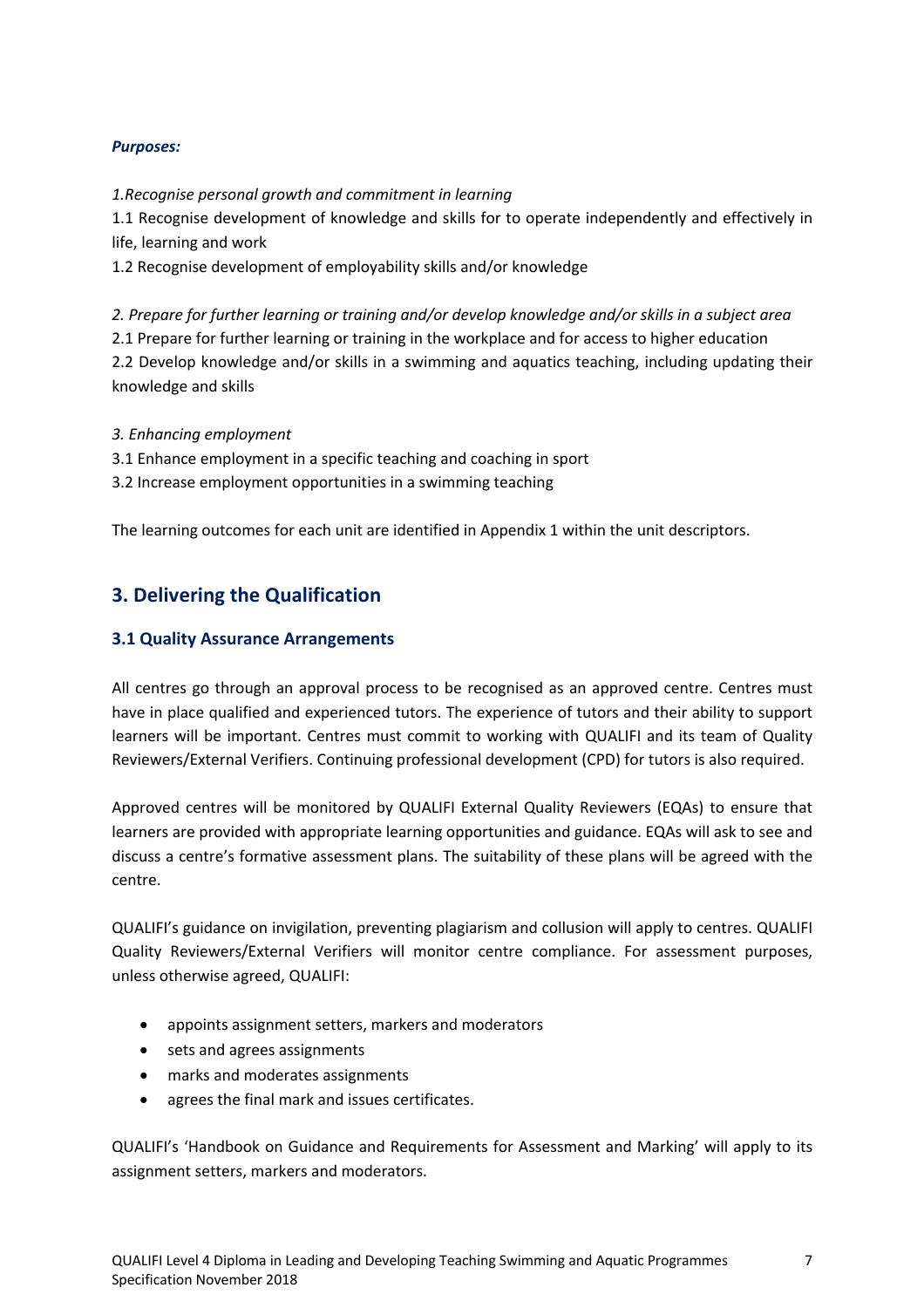## **3.2 Access to Study**

All learners should be invited to an induction event to be introduced to the programme in detail through presentations and discussions with tutors and the centre support team.

All learners should be issued with the Diploma handbook, a timetable and meet with their personal tutor and fellow learners. Centres should assess learners carefully to ensure that they take the right qualification and the right pathways or optional units, to allow them to progress to the next stage.

Centres should check the qualification structures and unit combinations carefully when advising learners. Centres will need to ensure that learners have access to a full range of information, advice and guidance in order to support them in making the necessary qualification and unit choices. When learners are recruited, centres need to give them accurate information on the title and focus of the qualification for which they are studying.

All learners must be registered with QUALIFI within 30 days of centre registration.

## **3.3 Entry Criteria**

The qualification has been designed to be accessible without artificial barriers that restrict access and progression.

Entry to the qualification will be through centre interview (normally this should include portfolio of work put together) and learners **will normally be expected** to hold the following a Level 3 Diploma in Teaching Practice in Swimming Teaching and Aquatics (or be given exemption) to be accepted on to the Level 4 programme. The requirements include:

- be at least 18 years of age at the time of registration for the qualification
- must hold Level 3 academic qualifications (equivalent or higher)
- must hold the Amateur Swimming Association (ASA) or Safety Training Awards (STA) Level 2 Certificate in Teaching Swimming / Aquatics
- must be or previously lead a learn-to-swim programme to complete the elements of the units
- have literacy and numeracy at least Level 2 to function on this programme
- referees from the employer (or equivalent) are positive and demonstrate teaching is recognised to be of a quality standard
- the intellectual capability to study and ability to produce a portfolio of evidence.

In certain circumstances, teachers with considerable experience but no formal qualifications may be considered, subject to interview and being able to demonstrate their ability to cope with the demands of the programme.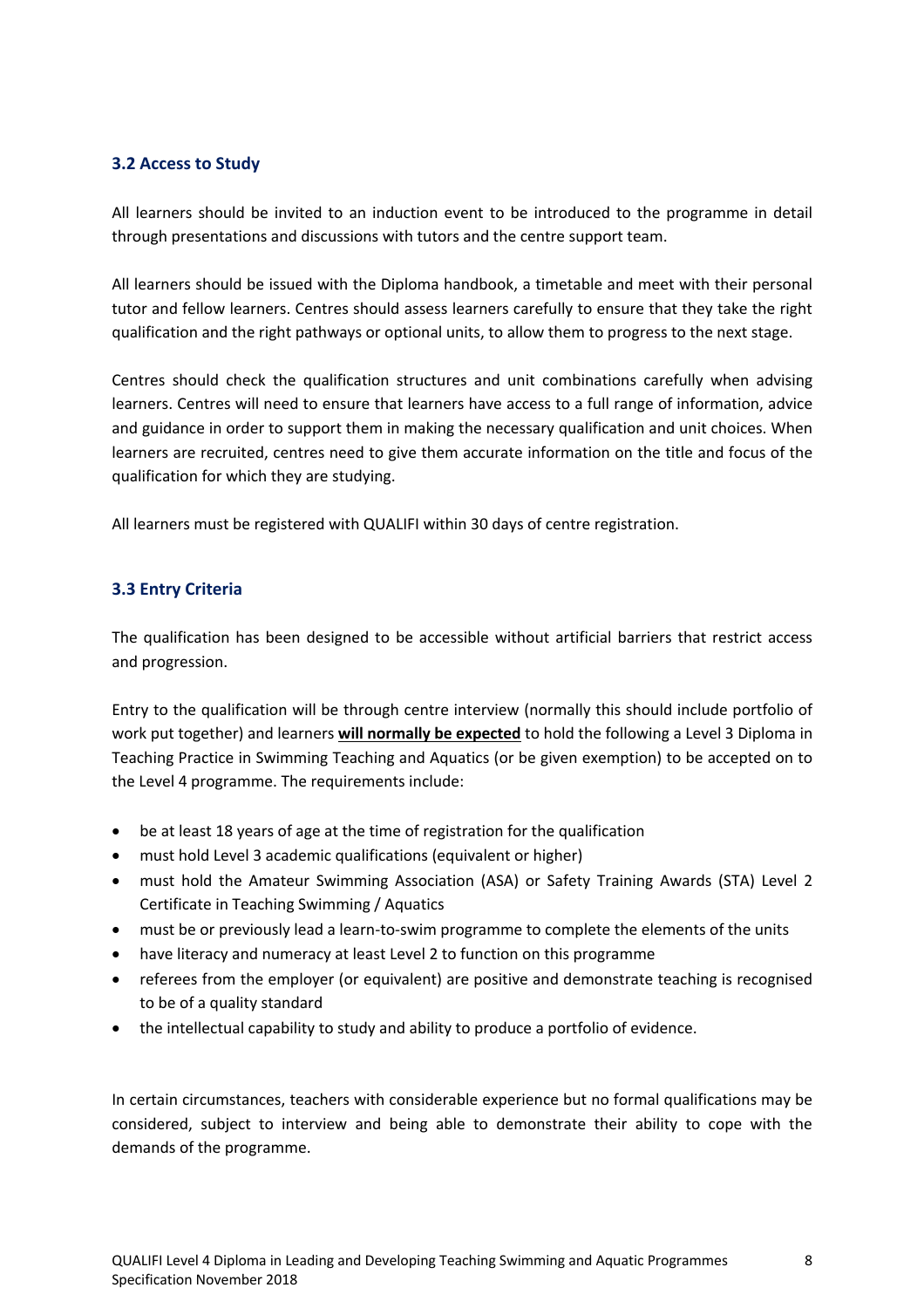In the case of applicants whose first language is not English, then IELTS 6 (or equivalent) is required. International Qualifications will be checked for appropriate matriculation to UK Higher Education postgraduate programmes. The applicants are normally required to produce two supporting references, at least one of which should preferably be Academic.

# **4 Structure of the Qualification**

# **4.1 Units, Credits and Total Qualification Time (TQT)**

The QUALIFI Diploma in Leading and Developing Teaching Swimming and Aquatic Programmes is a Level 4 Qualification.

All units are range from 3 to 6 credits in value. These units have been designed from a learning time perspective, and are expressed in terms of **Total Qualification Time (TQT)**. TQT is an estimate of the total amount of time that could reasonably be expected to be required for a learner to achieve and demonstrate the achievement of the level of attainment necessary for the award of a Qualification. TQT includes undertaking each of the activities of Guided Learning, Directed Learning and Invigilated Assessment. Each credit approximates to a TQT of 10 hours incorporating a number of hours of Guided Learning.

Examples of activities which can contribute to Total Qualification Time include:

- guided learning
- independent and unsupervised research/learning
- unsupervised compilation of a portfolio of work experience
- unsupervised e-learning
- unsupervised e-assessment
- unsupervised coursework
- watching a pre-recorded podcast or webinar
- unsupervised work-based learning.

Guided Learning Hours (GLH) are defined as the time when a tutor is present to give specific guidance towards the learning aim being studied on a programme. This definition includes lectures, tutorials and supervised study in, for example, open learning centres and learning workshops. Guided Learning includes any supervised assessment activity; this includes invigilated examination and observed assessment and observed work-based practice.

Some examples of activities which can contribute to Guided Learning include:

- classroom-based learning supervised by a tutor
- work-based learning supervised by a tutor
- live webinar or telephone tutorial with a tutor in real time
- e-learning supervised by a tutor in real time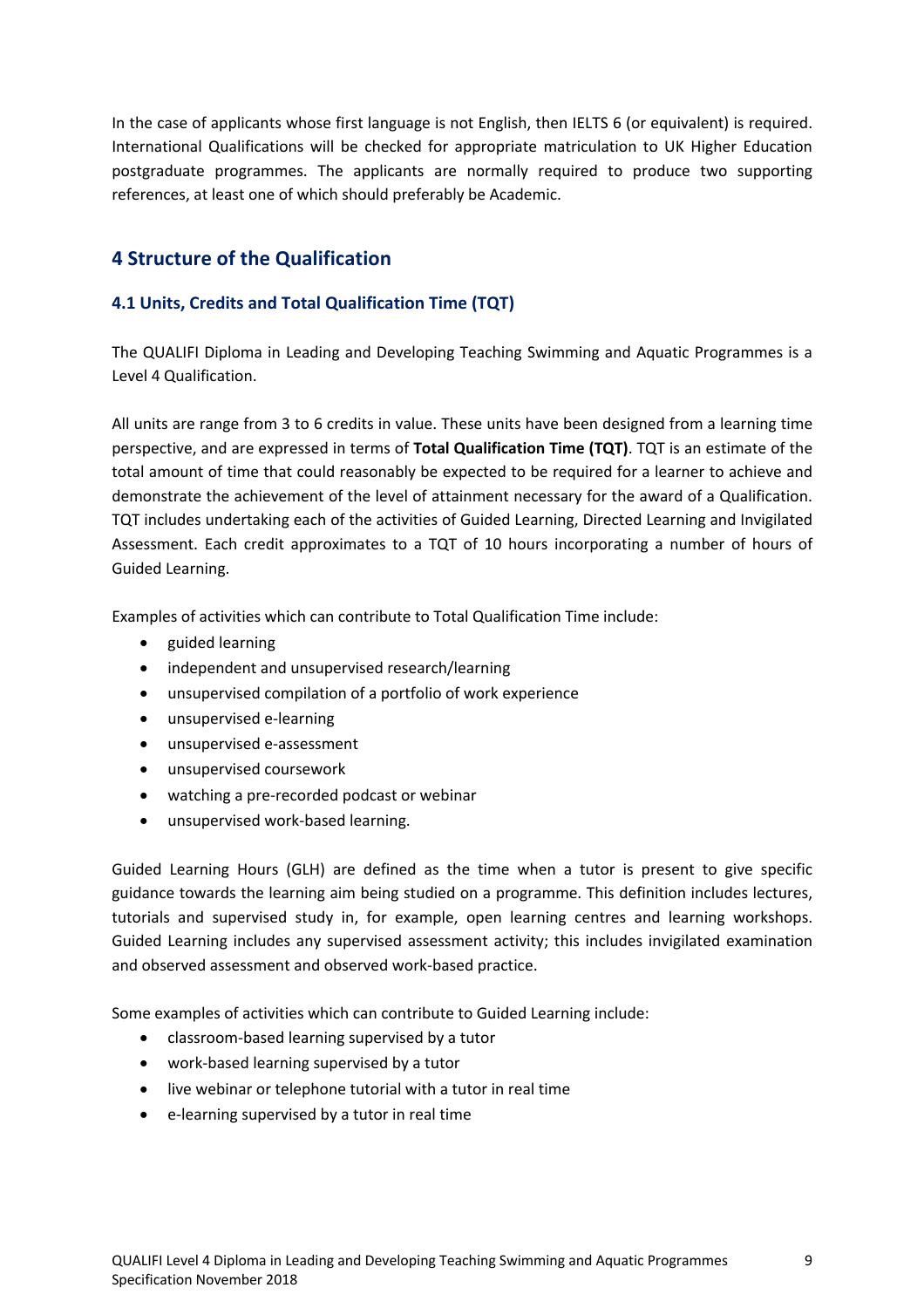• all forms of assessment which take place under the immediate guidance or supervision of a tutor or other appropriate provider of education or training, including where the assessment is competence-based and may be turned into a learning opportunity.

## **4.2 Qualification Structure**

# **QUALIFI Level 4 Diploma in Leading and Developing Teaching Swimming and Aquatic Programmes**

To gain the Level 4 Diploma, learners must achieve Units 401, 402, 303, 304, 305, 406, 319, 420 and 321 to a value of TQT of 450 hours and equates to 45 credits.

| Unit<br>Reference | <b>Mandatory Units</b>                                                                     | Level | <b>TQT</b> | <b>Credits</b> | <b>GLH</b> |
|-------------------|--------------------------------------------------------------------------------------------|-------|------------|----------------|------------|
| <b>Unit 401</b>   | Principles of Leading and Managing Teaching in<br><b>Swimming and Aquatic Environments</b> | 4     | 60         | 6              | 42         |
| <b>Unit 402</b>   | Principles of Learning and Teaching in Swimming<br>and Aquatic Environments                | 4     | 50         | 5              | 42         |
| <b>Unit 303</b>   | Leading Learning and Teaching<br>Practice<br>in<br>Swimming and Aquatic Environments       | 3     | 40         | 4              | 26         |
| <b>Unit 304</b>   | Understanding the Principles and Practices of<br>Assessment                                | 3     | 40         | 4              | 24         |
| <b>Unit 305</b>   | Developing Customer Care Practice in an Aquatic<br>Environment                             | 3     | 50         | 5              | 30         |
| <b>Unit 406</b>   | Leading Professional Development Practice in<br>Swimming and Aquatic Environments          | 4     | 50         | 5              | 27         |
| <b>Unit 319</b>   | Assess occupational competence in the work<br>environment                                  | 3     | 50         | 5              | 33         |
| <b>Unit 420</b>   | Developing Research Enquiry Practice                                                       | 4     | 50         | 5              | 30         |
| <b>Unit 321</b>   | Principles of Leading and Managing a Swimming<br>Programme                                 | 3     | 60         | 6              | 45         |

## **4.3 Progression and Links to other QUALIFI Programmes**

Learners completing the **QUALIFI Level 4 Diploma** will allow progress to:

- a QUALIFI Level 5 related qualification; or
- directly into employment in an associated profession.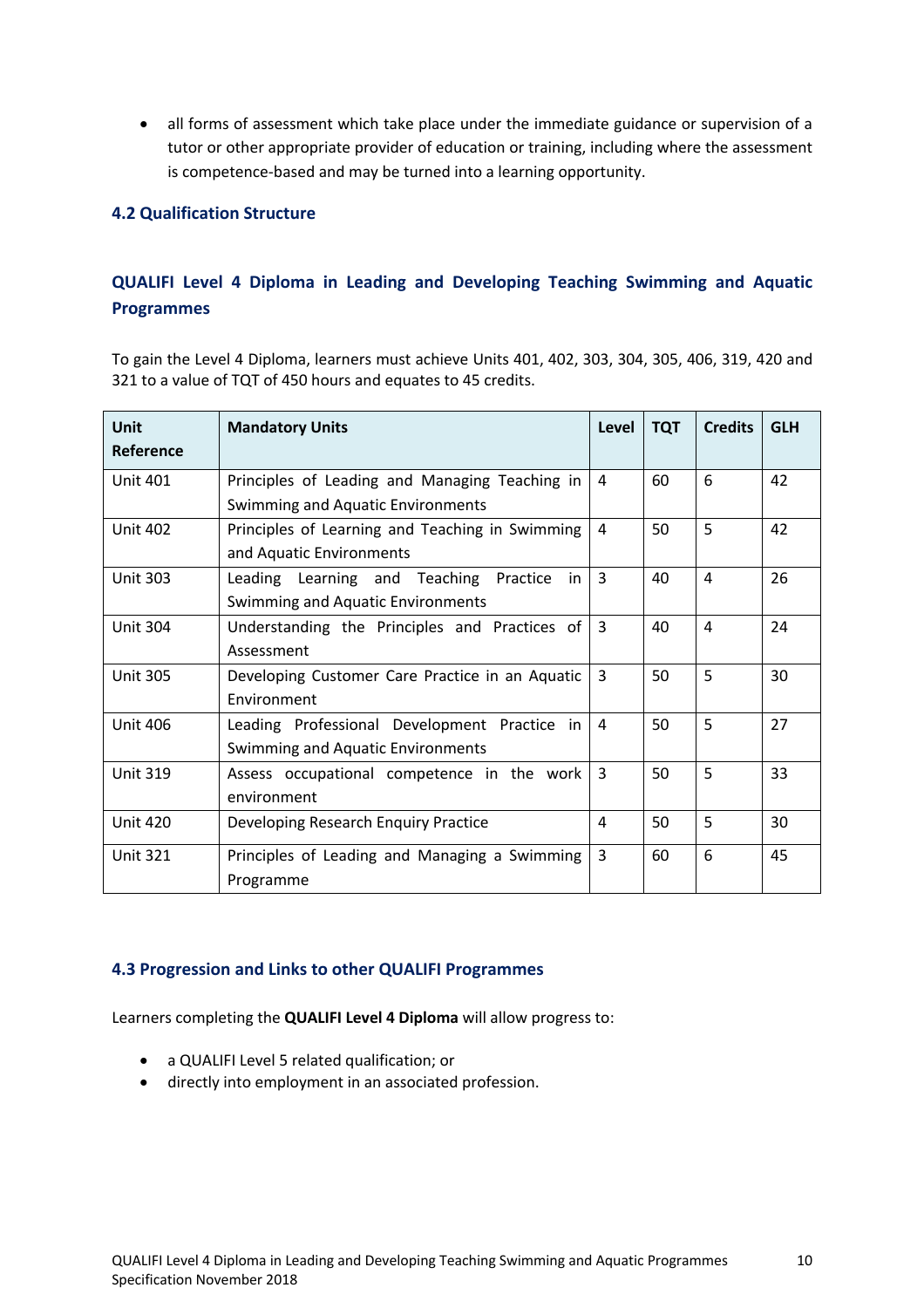## **4.4 University Exemptions**

QUALIFI has exemptions for learners to progress to a number of universities to complete a master's degree. This generally requires completion of a dissertation only.

The pathways are an indication of a learner's progress towards a university degree and are based on the university's review of QUALIFI's learning programmes and outcomes. Further information is available here http://www.QUALIFI.net/learning-pathways/

## **4.5 Recognition of Prior Learning**

Recognition of Prior Learning (RPL) is a method of assessment (leading to the award of credit) that considers whether learners can demonstrate that they can meet the assessment requirements for a unit through knowledge, understanding or skills they already possess, and so do not need to develop through a course of learning.

QUALIFI encourages centres to recognise learners' previous achievements and experiences whether at work, home or at leisure, as well as in the classroom. RPL provides a route for the recognition of the achievements resulting from continuous learning. RPL enables recognition of achievement from a range of activities using any valid assessment methodology. Provided that the assessment requirements of a given unit or qualification have been met, the use of RPL is acceptable for accrediting a unit, units or a whole qualification.

Evidence of learning must be valid and reliable. For full guidance on RPL please refer to QUALIFI's policy document on RPL.

# **5 Guidance to Teaching and Learning**

To ensure consistency and quality of delivery amongst centres, QUALIFI has outlined a number of policies and procedures required to ensure the very best standards are available to learners. These include:

- expertise of staff
- learning and teaching methods
- study skills
- learning resources
- personal development planning
- career opportunities.

The policies and procedures are available on request to all accredited centres or to those wishing to apply for accreditation to deliver QUALIFI qualifications.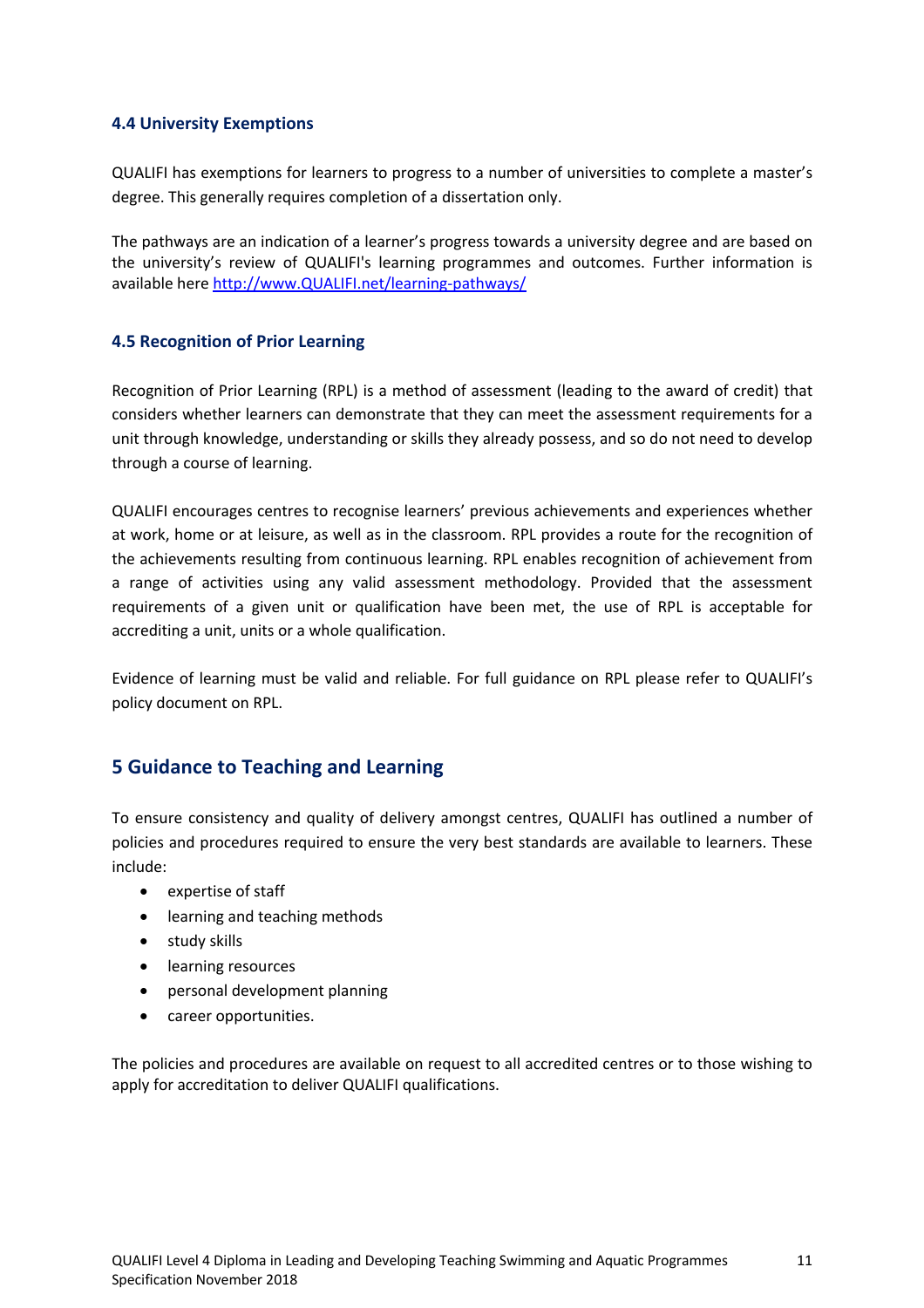# **6 Learner Support**

Centres should continue to support learners and encourage appropriate behaviour. To ensure consistency and quality of delivery amongst centres QUALIFI, has outlined a number of policies and procedures to ensure the very best standards are available to learners. These include:

- learners with disabilities
- health and safety
- conduct
- progression
- weekly timetable/attendance requirements.

The policies and procedures are available on request to all accredited centres or to those wishing to apply for accreditation to deliver QUALIFI qualifications.

#### **6.1 Data Protection**

All personal information obtained from learners and other sources in connection with studies will be held securely and will be used during the course and after they leave the course for a variety of purposes. These should be all explained during the enrolment process at the commencement of learner studies. If learners or centres would like a more detailed explanation of the partner and QUALIFI policies on the use and disclosure of personal information, please contact QUALIFI via email support@QUALIFI-international.com

# **7. Assessment**

These qualifications are vocational as they can support a learner's career progression. To meet QUALIFI's aim to provide an appropriate assessment method each unit will be assessed through tasks that will be written in a way to make them realistic 'work-related' tasks wherever possible. Learners will need to demonstrate knowledge, understanding and. Original thought, problem solving and recommendations on actions will also be asked for from learners where appropriate for the unit. Intellectual rigour will be expected appropriate to the level of the qualification.

Assignments will contain a question strand for each of the given unit's learning outcomes. The assignment tasks will address the LO (learning outcome) and AC (assessment criteria) requirements. Within assignments there will always be requirements for learners to engage with important and relevant theory that underpins the subject area.

The assignment questions will require learners to draw on real organisations to illustrate their answers. To support this activity during the programme of learning, centres are required to make sure that they include case studies of relevant organisations and, wherever possible, facilitate incompany opportunities for learners to undertake research and investigation projects and/or support the organisation with various tasks. Mature and part-time learners will ideally be able to draw on their personal work experience too.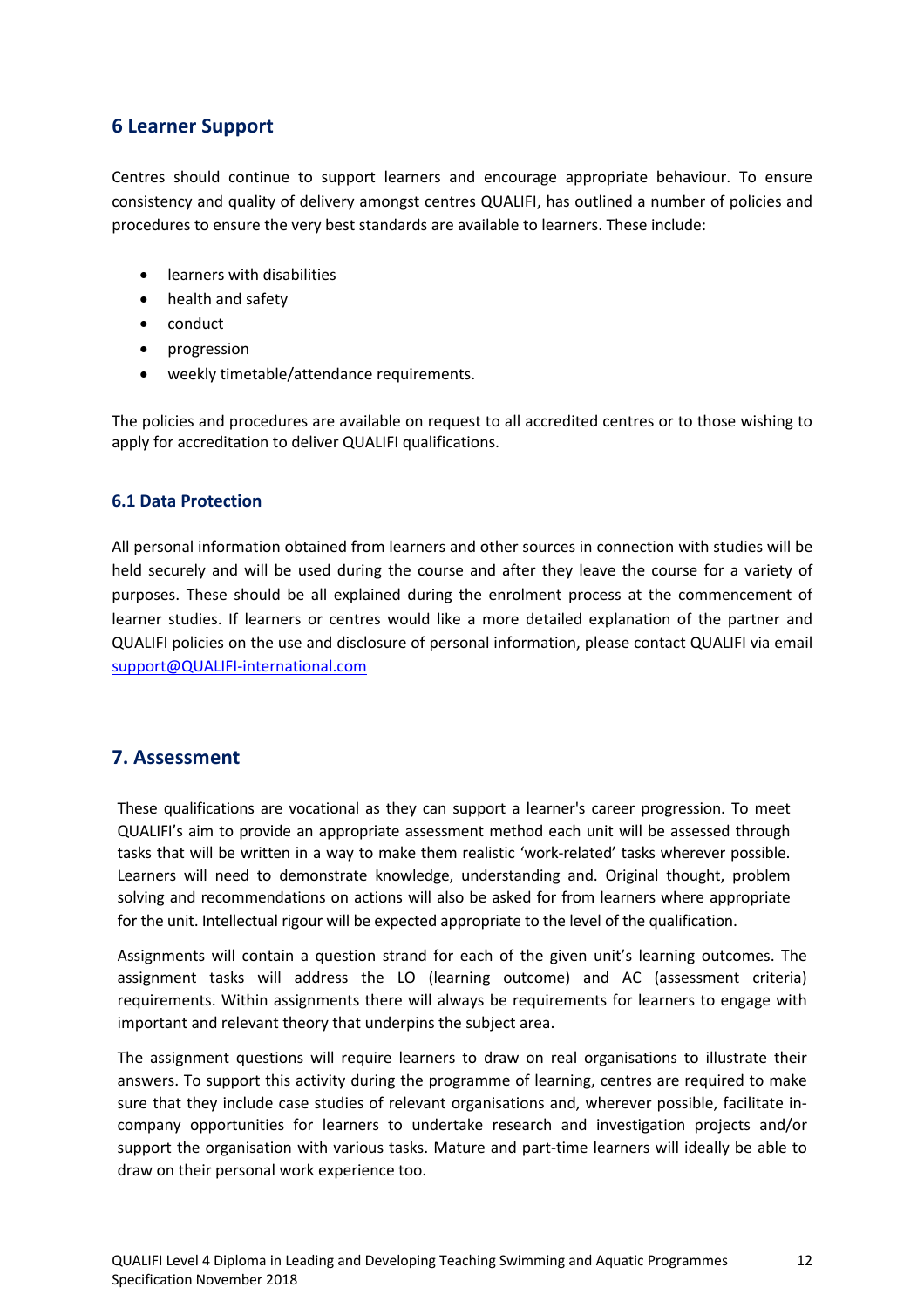Sample assessments and marking scheme are available on request as part of the Qualification Specification supplied to centres.

QUALIFI has an assessment policy and procedure documents that are available to all centres delivering this qualification. QUALIFI's 'Handbook on Guidance and Requirements for Assessment and Marking' covers the following:

- assessment strategy
- assessment arrangements for learners with a disability
- verification
- marking scheme/pass mark
- deferral after valid mitigating circumstances
- referral after failure
- dealing with difficulties in meeting assessment deadlines
- late submissions
- assessment boards
- appeals
- cheating and plagiarism
- referencing
- confidential material
- submission.

# **8. Course Regulations**

#### **8.1 Course Requirements**

Learners must complete all units and pass the appropriate mark to receive the full Diploma Award.

QUALIFI will issue certificates to all successful learners through the registered centres.

## **8.2 Classification of Awards**

Where a candidate has achieved an overall average mark of at least 70% from all the units, QUALIFI may award a Distinction, although offering such a grade to individual candidates is at the discretion of QUALIFI, and is not normally given after any successful referral attempts.

Decisions about the overall classification of awards are made by QUALIFI through the application of the academic and relevant course regulations. It is based on the Average Percentage Mark (APM) or, at the discretion of QUALIFI, on the basis of your overall profile and performance subject to the minimum requirements.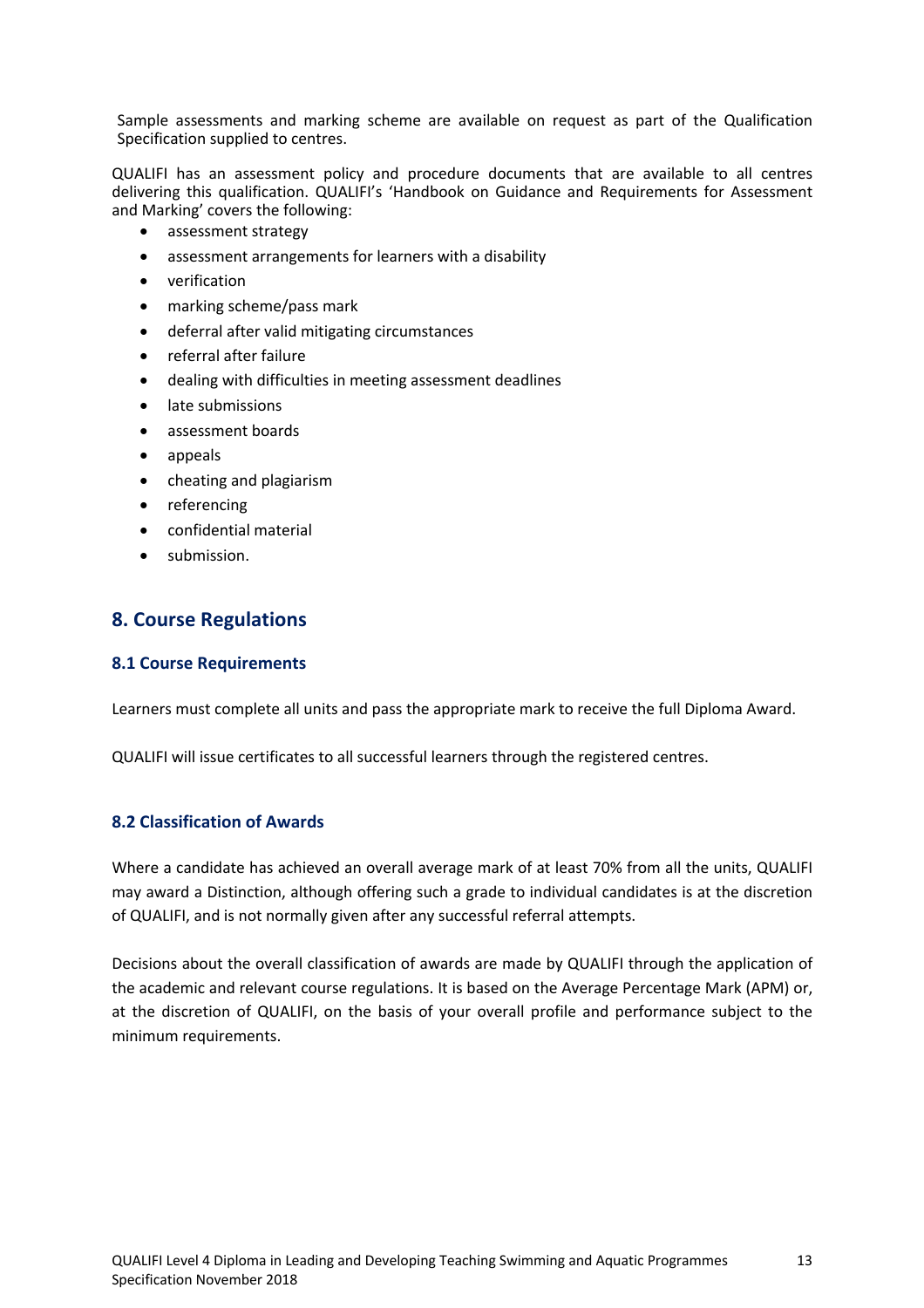# **8.3. Learner Voice**

Learners can play an important part in improving the quality of this course through the feedback they give. In addition to the ongoing discussion with the course team throughout the year, there is a range of mechanisms for learners to feed back about their experience of teaching and learning.

## **8.4 Complaints**

QUALIFI recognises that there may be occasions when learners and centres have cause for complaint about the service received. When this happens, the complaints procedure is intended to provide an accessible, fair and straightforward system that ensures as an effective, prompt and appropriate response as possible.

For more information on our formal complaints procedure please contact in the first instance or email: support@QUALIFI-international.com

# **9 Equality and Diversity**

QUALIFI recognises that discrimination and victimisation are unacceptable and that it is in the interests of QUALIFI employees to utilise the skills of the total workforce. It is our aim to ensure that no employee or other representative of QUALIFI receives less favourable facilities or treatment (either directly or indirectly) in recruitment or employment on grounds of age, disability, gender/gender reassignment, marriage/civil partnership, pregnancy/maternity, race, religion or belief, sex, or sexual orientation (protected characteristics).

Our aim is that our workforce will be truly representative of all sections of society and each employee feels respected and able to give their best. We oppose all forms of unlawful and unfair discrimination or victimisation. To that end the purpose of this policy is to provide equality and fairness for all.

Our staff will not discriminate directly or indirectly, or harass customers or clients because of age, disability, gender reassignment, pregnancy and maternity, race, religion or belief, sex, and sexual orientation in the provision of QUALIFI's goods or services.

This policy and the associated arrangements shall operate in accordance with statutory requirements, particularly the Equality Act 2010 https://www.gov.uk/equality-act-2010-guidance. In addition, full account will be taken of any guidance or codes of practice issued by the Equality and Human Rights Commission, any government departments, and any other statutory bodies.

The policy document will be monitored and reviewed annually and can be downloaded from our website or by making contact with QUALIFI.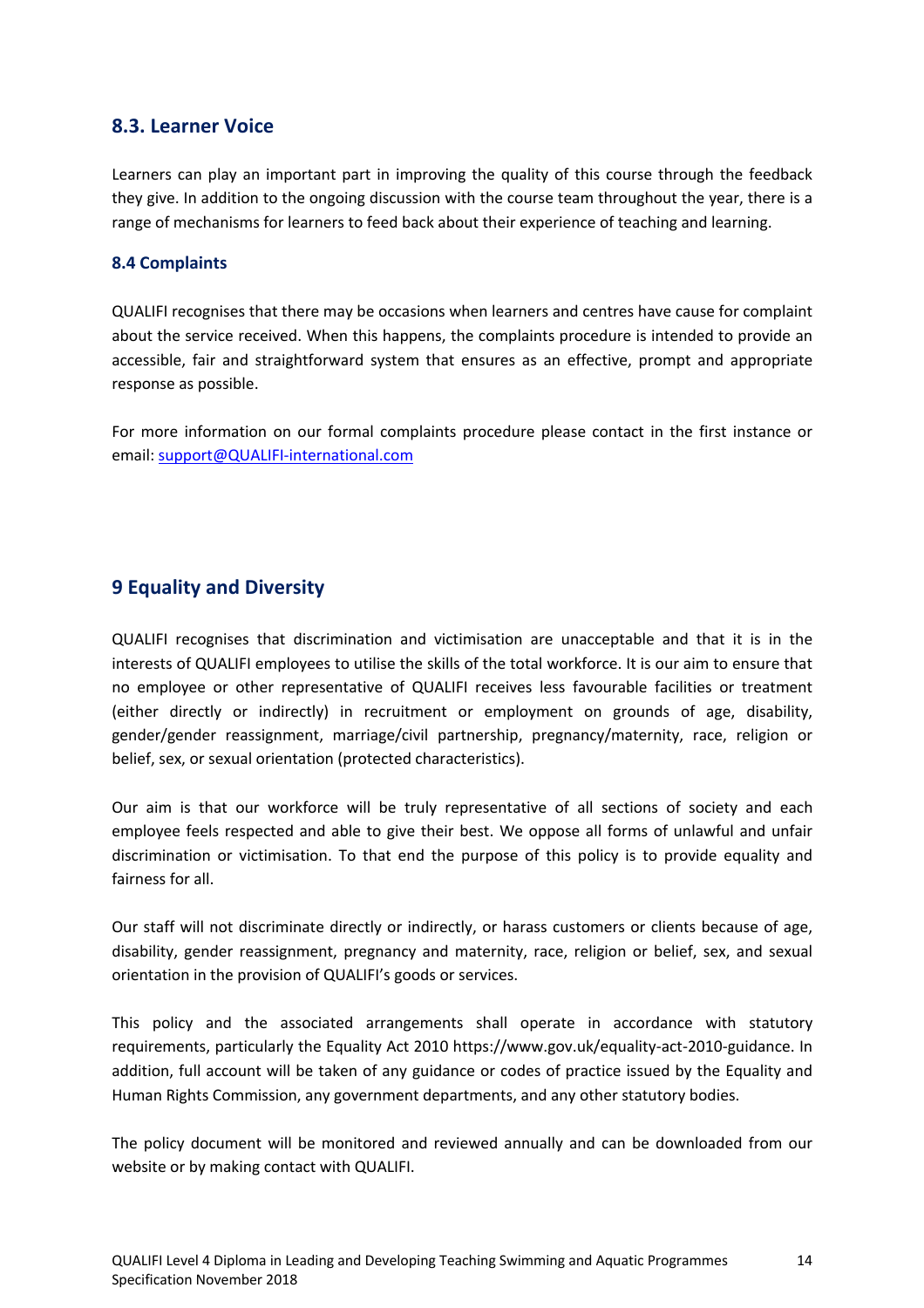# **10. Further Professional Development and Training**

QUALIFI supports UK and international customers with training related to our qualifications. This support is available through a choice of training options offered through publications or through customised training at your centre.

The support we offer focuses on a range of issues including:

- planning for the delivery of a new programme
- planning for assessment and grading
- developing effective assignments
- building your team and teamwork skills
- developing learner-centred learning and teaching approaches
- building in effective and efficient quality assurance systems.

You can request customised training through your registered centre in the first instance. If you need to contact QUALIFI directly:

Our customer service number: +44 (0)115 888 2323 or +44 (0)208 123 2946

Or email: support@QUALIFI-international.com

Website: www.QUALIFI.net www.QUALIFI-international.com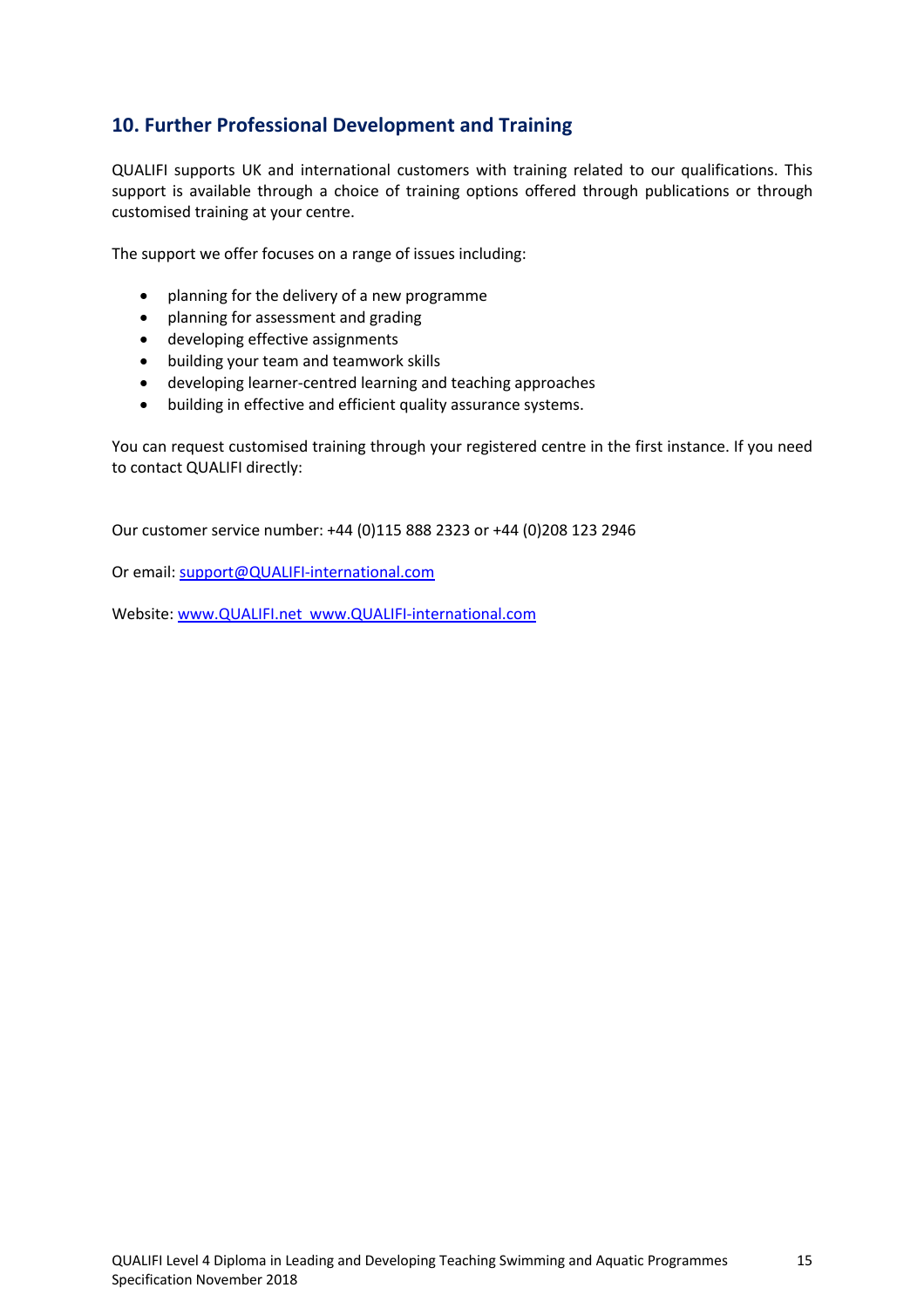# **Appendix 1: Unit Descriptors**

# **Unit TSA401: Principles of Leading and Managing Teaching in Swimming and Aquatic Environments**

Unit code: L/615/7542 RQF level: 4

#### **Aims**

The Leadership and management of an organisation at all levels are critical in the strategic direction and development of any organisation. Understanding the principles of Leadership and Management, with the ability to apply successfully to the workplace environment is important in driving change, key priorities and actions.

The unit aim is to strengthen the learner's knowledge, skills and understanding in leadership and management. Subsequently learners are to utilise the principles and apply into practice within the context of their role within the workplace.

The development of this leadership and management unit will enable learners to critically analyse and around key principles of leadership. Change in the workplace can be perceived as daunting and cause potential issues for the learner; therefore, it is essential to understand how to manage change and apply into practice, with a smooth transition from one element to another. Learners will explore the theories between leadership and the management theory. This will then help them to reflect on different leadership skills and styles. In addition, learners will explore managing change. It is expected that the learners will then apply the leadership in their role within the workplace.

For this purpose, learners should be in a swimming leadership role in an aquatic environment. The responsibilities of the role should focus on improving the quality of teaching and learning within the centre and for an area of the development plan. Evidence should be collected from a range of sources, including policies and procedures, action plans, meetings and any other observations. Critical reflection and evaluation of the role will be required for this level. The period should be between 6 – 12 months, so that the candidate can measure impact of the candidate's actions.

Where appropriate, some elements of the other units can be incorporated, in a holistic integrated approach. For example:

- Unit 303: Leading Learning and Teaching Practice in Swimming and Aquatic Environments
- Unit 305: Developing Customer Care Practice in an Aquatic Environment
- Unit 404: Leading Professional Development Practice in Swimming and Aquatic Environments.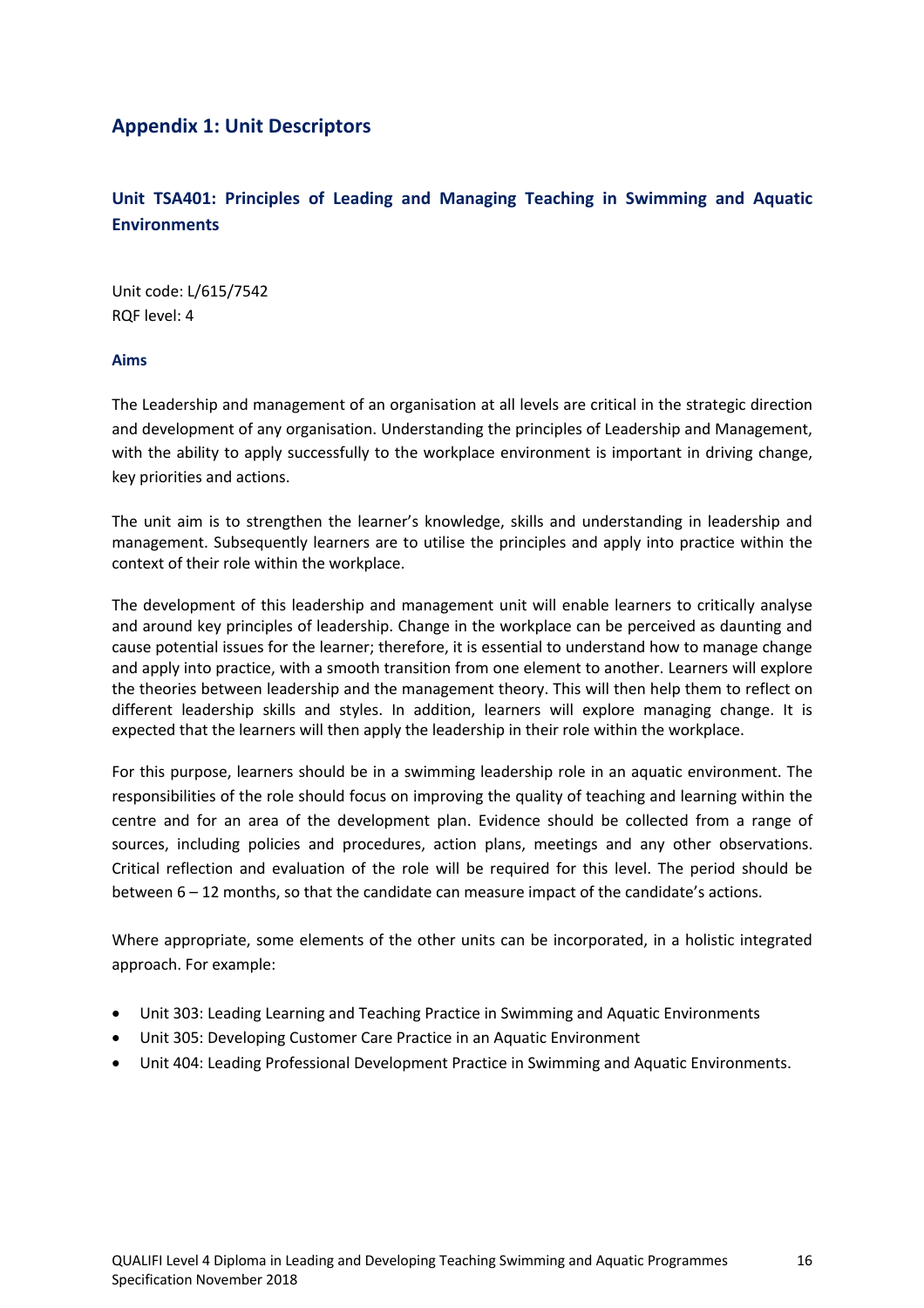| <b>Learning Outcome:</b>                                                                                                                                 | <b>Assessment Criteria:</b>                                                                                                                                 |
|----------------------------------------------------------------------------------------------------------------------------------------------------------|-------------------------------------------------------------------------------------------------------------------------------------------------------------|
|                                                                                                                                                          | To achieve each outcome a learner must demonstrate the ability to:                                                                                          |
| LO <sub>1</sub><br>Analyse<br>the<br>roles,<br>responsibilities<br>and<br>skills<br>оf<br>swimming aquatic,<br>swimming<br>teachers and swimming coaches | 1.1 Critically compare the role and responsibilities of swimming<br>teacher and coaches operating at different levels of certification                      |
|                                                                                                                                                          | 1.2 Evaluate how the values and beliefs may affect their identify as a<br>swimming teacher                                                                  |
|                                                                                                                                                          | 1.3 Analyse the different levels of formal swimming training<br>qualifications and professional development in promoting effective<br>teaching and coaching |
|                                                                                                                                                          | 1.4 Define and evaluate the knowledge, skills and qualities of a world<br>class swimming teacher                                                            |
|                                                                                                                                                          | 1.5 Evaluate the effectiveness of the teaching workforce in your<br>workplace on their abilities to carry out the roles                                     |
|                                                                                                                                                          | 1.6 Draw conclusions on the importance of critical evaluation and<br>reflection in the practice of the teacher                                              |
| LO2 Research current theories,<br>models<br>and<br>principles<br>of                                                                                      | 2.1 Evaluate the differences between leadership and management in<br>the workplace                                                                          |
| leadership                                                                                                                                               | 2.2 Evaluate on different leadership theories models and principles                                                                                         |
|                                                                                                                                                          | 2.3 Discuss how to establish a culture of trust, respect and<br>professionalism                                                                             |
|                                                                                                                                                          | 2.4 Evaluate the impact of how a leader can lead the team in<br>meeting the objectives of the organisation's objectives                                     |
|                                                                                                                                                          | 2.5 Evaluate the sports and education sectors in the use of what<br>leadership styles may be most suited to them.                                           |
| LO3 Understand and plan for                                                                                                                              | 3.1 Review the change management process                                                                                                                    |
| managing change in the place of<br>work                                                                                                                  | 3.2 Evaluate models of change and the impact within the workplace                                                                                           |
|                                                                                                                                                          | 3.3 Evaluate the importance of communicating the change across<br>the organisation is essential effectively to facilitate change more<br>rapidly            |
|                                                                                                                                                          | 3.4 Produce a plan that prepare the organisation for change and<br>support implementation                                                                   |
|                                                                                                                                                          | 3.5 Monitor and evaluate the change implementation                                                                                                          |
|                                                                                                                                                          | 3.6 Review the successes and/or failures of the change process.                                                                                             |
| Strategically<br>LO <sub>4</sub><br>lead<br>the<br>development of the learn-to-<br>swim<br>programme<br>in<br>your<br>workplace                          | 4.1 Evaluate the effectiveness of the work undertaken against the<br>organisation's action plan in your workplace                                           |
|                                                                                                                                                          | 4.2 Justify the effectiveness of the actions undertaken in the<br>workplace to improve the quality of teaching                                              |
|                                                                                                                                                          | 4.3 Critically reflect on your communication and customer care with<br>different stakeholders                                                               |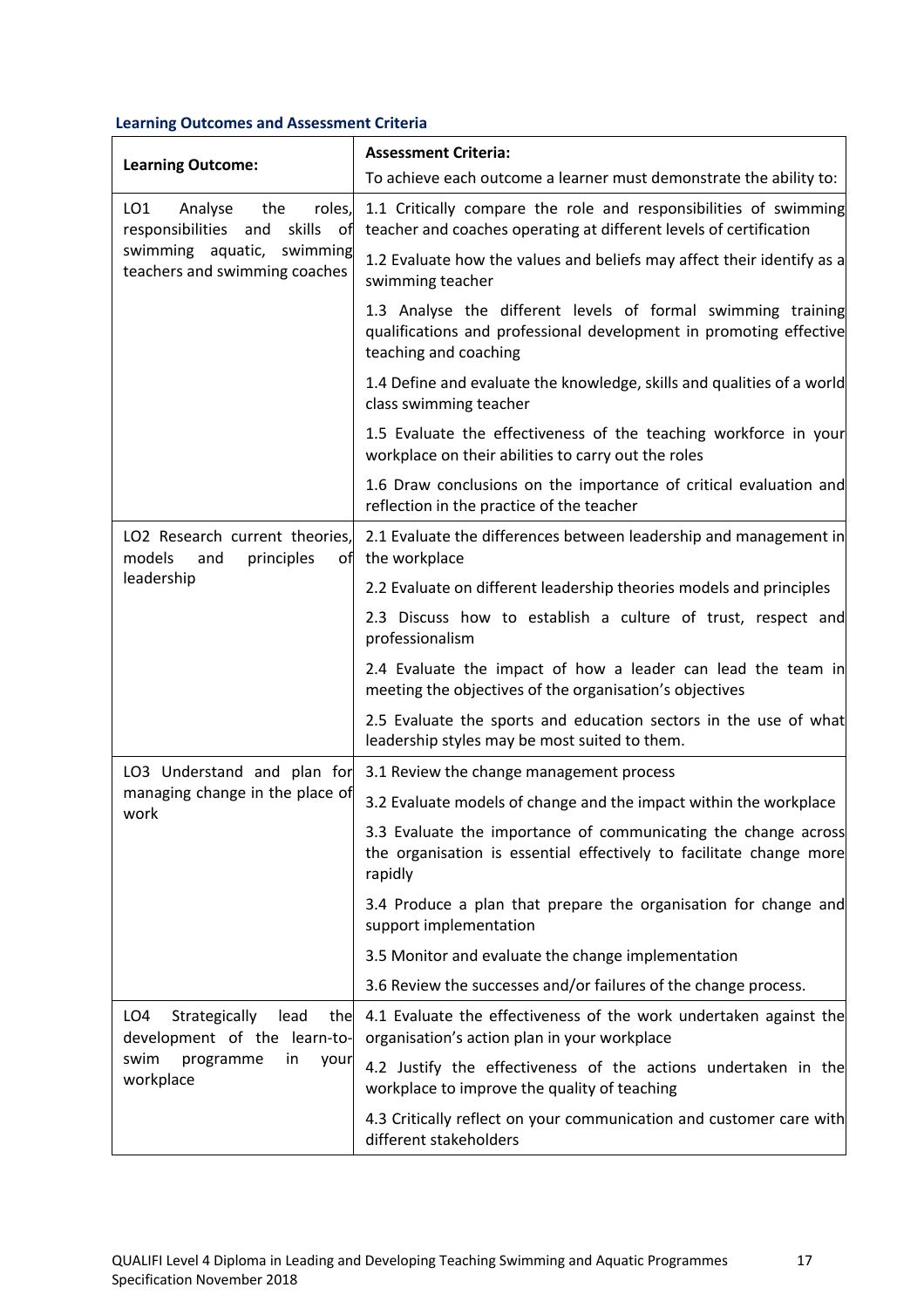## **Unit TSA402: Principles of Learning and Teaching in Swimming and Aquatic Environments**

Unit code: H/615/7646 RQF level: 4

#### **Aims**

Research suggests that the teacher's subject knowledge and having a detail knowledge and awareness of the principles of learning, apply to their practice and the ability to critically reflect will be important as well. The success to swimmers' successes is highly dependent of the quality of the teaching.

The unit aim is to enhance and critically develop the learner's knowledge and understanding of what makes highly effective learning and teaching. Secondly, it is the application and the development of other teachers.

It covers five areas:

- Learning and teaching principles
- Swimming structures and systems
- Swimming technical knowledge
- Plan, implement, assess and evaluate
- Organisation.

The principles of effective teaching will be explored from an educational perspective, deepening the learner's knowledge. Combined with a strengthened pedagogical approach to how children and adults learn, the learner will develop a greater awareness of the swimming structures, schemes and policies within England (or their respective country). It is essential that the aquatic journeys of children and adults are sign-posted, to enable them to carry on.

Learners will deepen their technical knowledge of swimming strokes and skills. The ability to understand quality practice for an advanced teacher is essential. The learner's enhanced ability to plan, implement, assess and evaluate sessions is essential in ensuring that swimmers make strong progress in lessons, and over time. Finally, training will cover the different elements of organisation: management of time, space, learner behaviour, and the ability to learn in a group, to maximise learning.

When integrating these elements together, the greater knowledge and understanding that they provide teachers with will enable them to become more effective in the workplace. Evidence should be collected from written or standardisation assessment tasks, and any other tasks.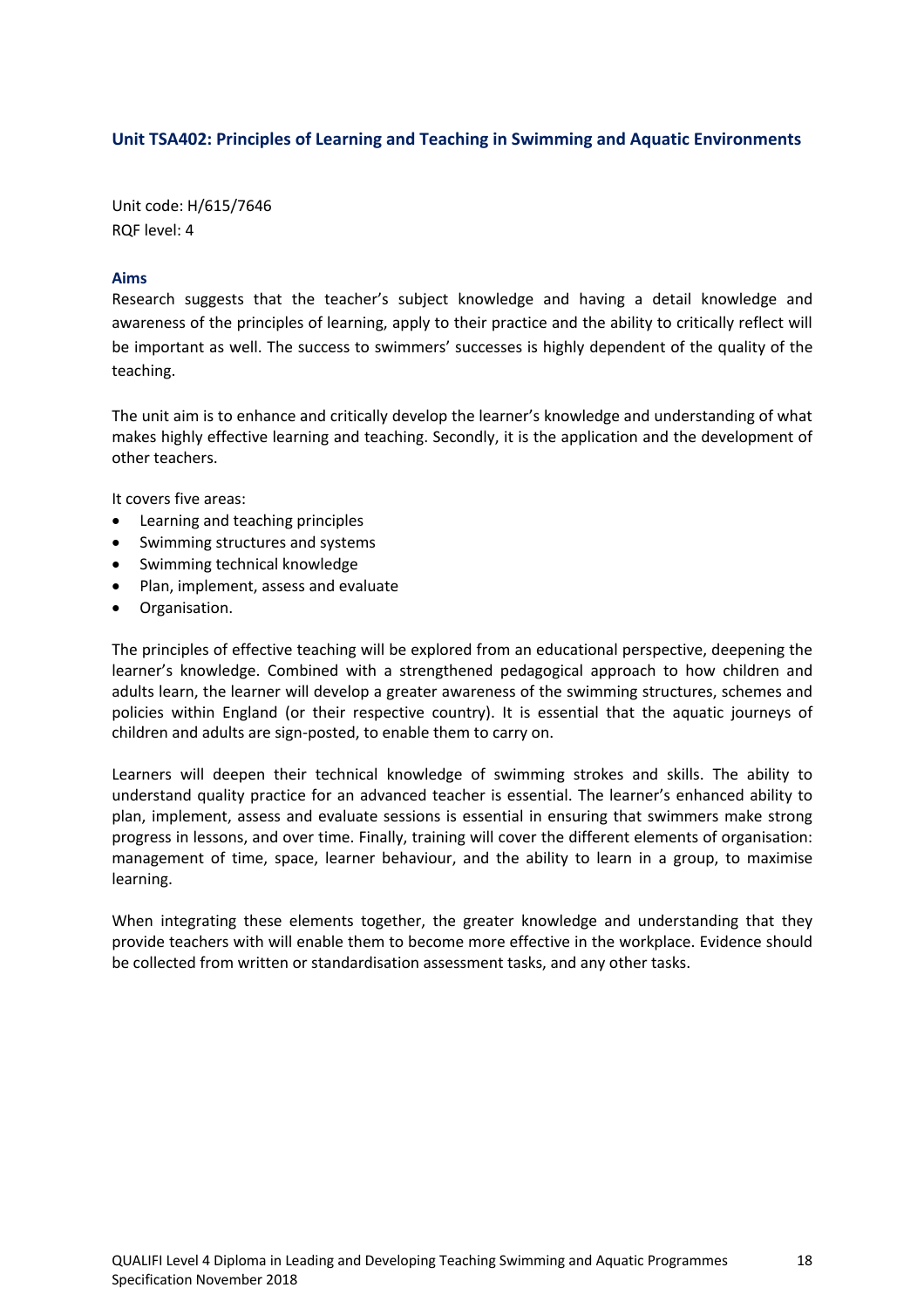|                                                                                                             | <b>Assessment Criteria:</b>                                                                                                                                                |
|-------------------------------------------------------------------------------------------------------------|----------------------------------------------------------------------------------------------------------------------------------------------------------------------------|
| <b>Learning Outcome:</b>                                                                                    | To achieve each outcome a learner must demonstrate the<br>ability to:                                                                                                      |
| LO1 Investigate the principles of<br>effective learning and teaching                                        | 1.1 Evaluate theories of learning and motivation and how these<br>may impact on children and adult                                                                         |
|                                                                                                             | 1.2 Analyse different types of questioning techniques and<br>provide specific workplace examples for teaching purposes                                                     |
|                                                                                                             | 1.3 Critically evaluate teaching methods highlighting the most<br>effective in the context of teaching swimming                                                            |
|                                                                                                             | 1.4 Reflect on the importance of growth mindset, goal setting,<br>and the different types and use of feedback                                                              |
| LO2 Examine the importance of<br>swimming structure and systems                                             | 2.1 Evaluate two national learn-to-swim frameworks critically<br>reviewing the effectiveness of both schemes concluding on<br>recommendations for implementation or change |
|                                                                                                             | 2.2 Evaluate British Swimming systems / structures in promoting<br>competitive swimming and how these apply to the workplace<br>setting                                    |
| LO <sub>3</sub><br>Critically<br>analyse<br>systems for promoting safe and<br>efficient aquatic environment | the 3.1 Evaluate how safeguarding, health and safety legislation<br>affects the aquatic environment and the impact on providing<br>quality swimming and aquatic lessons    |
|                                                                                                             | 3.2 Evaluate the use of time and organisation on the different<br>types of swimming lesson                                                                                 |
|                                                                                                             | 3.3 Evaluate the methods in promoting positive and negative,<br>behaviour and dealing with sanctions                                                                       |
|                                                                                                             | 3.4 Review the use of additional support staff in lessons and<br>making recommendations for the use of work                                                                |
| of<br>high-quality<br>planning,                                                                             | LO4 Investigate the significance 4.1 Evaluate the use of different ability grouping in promoting<br>effective learning                                                     |
| teaching and assessment within<br>swimming and aquatic lessons                                              | 4.2 Evaluate the importance of critical reflective of self and the<br>practice of other peers                                                                              |
|                                                                                                             | 4.3 Analyse the importance of using assessment information<br>and data to inform planning, teaching and learning                                                           |
|                                                                                                             | 4.4 Critically review on the assessment practice of the swimming<br>teaching in the workplace                                                                              |
|                                                                                                             | 4.5 Produce recommendations for improving the practice of<br>assessment in the workplace                                                                                   |
| LO5<br>Analyse<br>the<br>swimming and have<br>aquatic<br>technical knowledge                                | technical 5.1 Evaluate an effective level of knowledge and understanding<br>of the technical requirements                                                                  |
|                                                                                                             | 5.2 Apply an effective understanding of the mechanics of the<br>competitive strokes and a range of skills                                                                  |
|                                                                                                             | 5.3 Evaluate a detailed range of practices, faults and corrections                                                                                                         |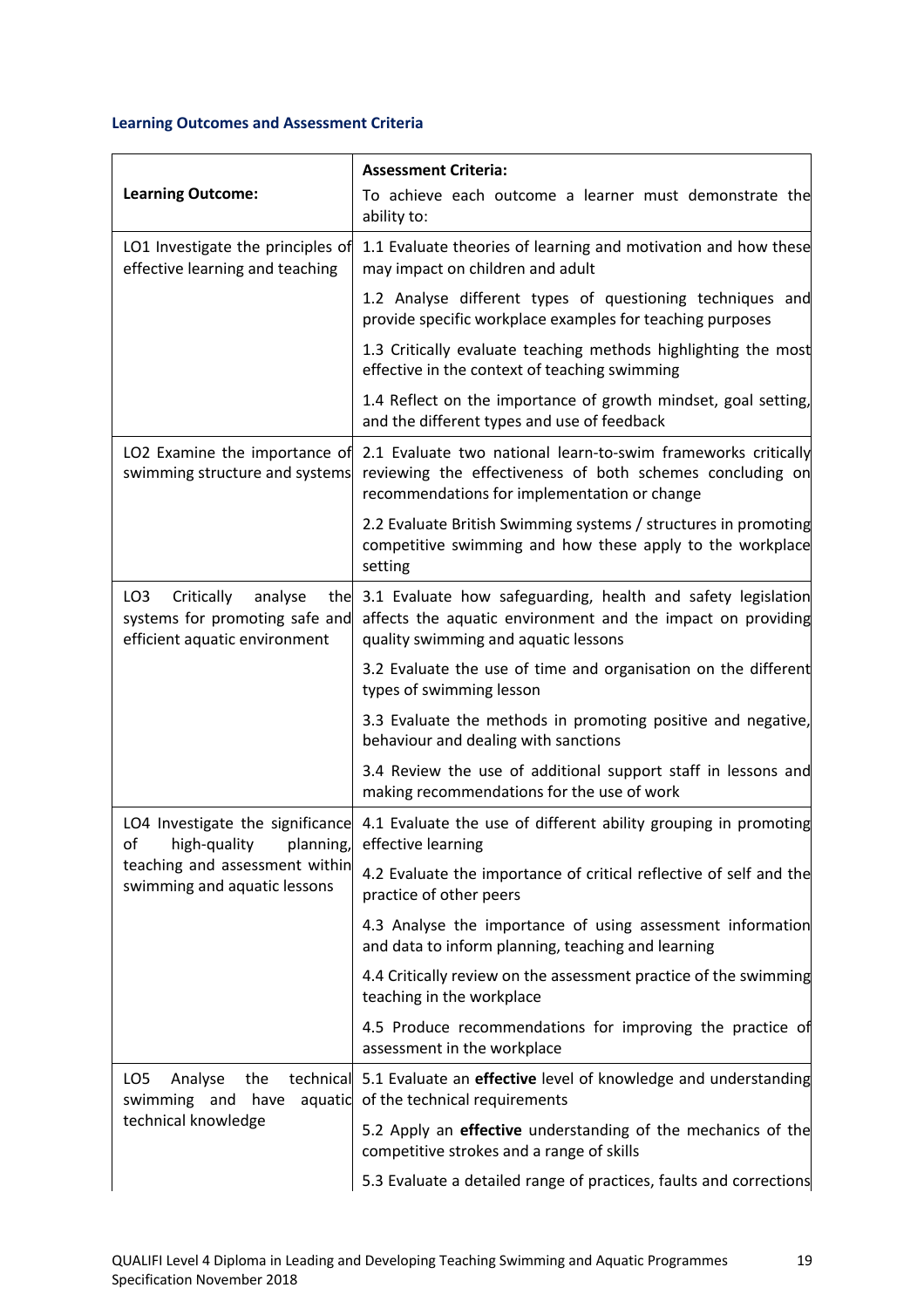| and how to <b>effectively</b> correct the strokes and skills                                                                   |
|--------------------------------------------------------------------------------------------------------------------------------|
| 5.4 Demonstrate effective knowledge of how to teach at least<br>three abilities of swimmers.                                   |
| 5.5 Integrate effective knowledge of creating fun based<br>activities activities to enhance learning.                          |
| 5.6 Accurately analyse competitive strokes and skills, making<br>well throughout suggestions for improvement.                  |
| 5.7 Reflect effectively upon the teaching practice, making Some<br>connection and applying theory into practice                |
| 5.8 The teacher has an <b>effective</b> ability to reflect upon the<br>teaching practice, making some connections and applying |
| theory into practice                                                                                                           |

## **Delivery and Assessment Guidance**

LO5 will be assessed through a written knowledge paper consisting of video analysis, written responses approved by Qualifi. The assessment is to be assessed by the nominated assessor appointed by Qualifi. Candidates receiving 70% or more can be awarded distinction.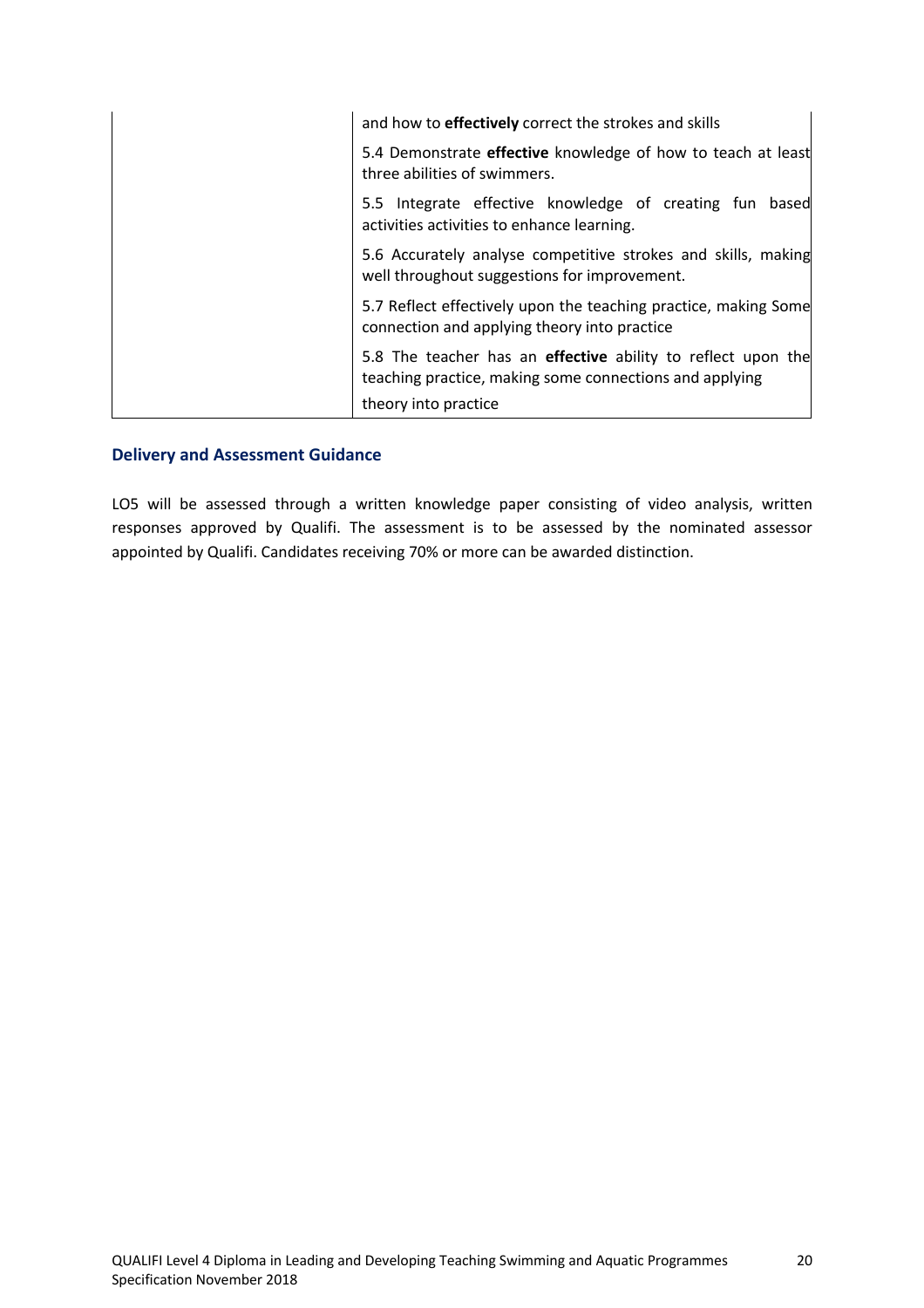# **Unit TSA 303: Leading Learning and Teaching Practice in Swimming and Aquatic Environments**

Unit code: T/6157649 RQF level: 3

#### **Aims**

Effective teaching guides children and adults to learn effectively. Research suggests that strong subject and pedagogy knowledge, when combined with quality of instruction (such as questioning with the use of assessment), are significant attributes of the impact of teaching on the outcomes of learners. A teacher's ability to deliver quality teaching in swimming and aquatics sessions is essential in everyday learning.

An advanced practitioner must be able to apply strong pedagogical practice, and can model and deliver effective swimming sessions. In addition, they must be able to lead and share their expertise with other colleagues.

The unit aim is to develop the learner's knowledge, skills and understanding in leading and delivering highly effective swimming sessions. It has four parts:

- Planning and Evaluation
- Teaching and Learning
- Modelling Quality Practice
- Quality Use of Assessment .

The purpose of this unit builds on the knowledge and practice gained from Unit 2. This unit primarily focuses on the practical nature of swimming and aquatics teaching in the workplace. Learners will develop the ability to lead and model episodes of learning for other colleagues.

For advanced teachers, effective planning requires a learner to consider and produce short-term (session planning) and medium-term (scheme of work) plans. It is the responsibility of swimming and aquatic co-ordinators to develop long-term planning elements for all staff. Learners will then be required to teach high-quality lessons to promote their learning and achievement of quality progress.

In addition, the learner will learn and can model high-quality practice in imparting their knowledge of competitive swimming strokes and skills; they will also be able to lead suitable assessment tasks, and evaluate the practice of themselves and others. Evidence for this unit will include written documentation and observation.

21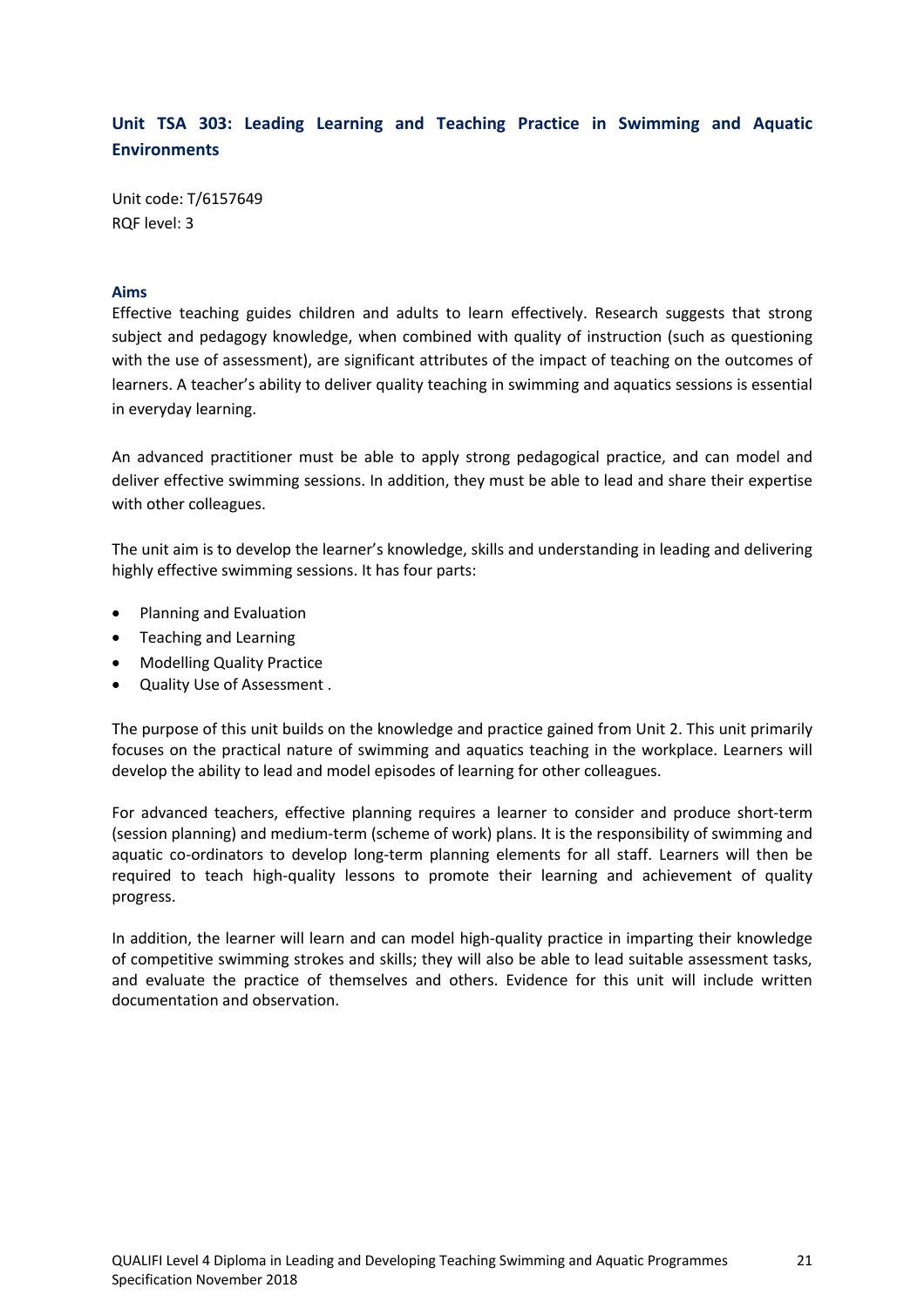|                                                                             | <b>Assessment Criteria:</b>                                                                                                                                                                                            |
|-----------------------------------------------------------------------------|------------------------------------------------------------------------------------------------------------------------------------------------------------------------------------------------------------------------|
| <b>Learning Outcome:</b>                                                    | To achieve each outcome a learner must demonstrate the ability<br>to:                                                                                                                                                  |
| sessions effectively                                                        | LO1 Understand how to plan and $1.1$ Demonstrate an effective level of understanding of the<br>evaluate swimming and aquatic principles of planning through the production of suitable schemes<br>of work and planning |
|                                                                             | 1.2 Ensure the aims and objectives are clear and relevant to<br>different groups of learners.                                                                                                                          |
|                                                                             | 1.3 Make sure the structure of activities is effective with suitable<br>progression, meeting the needs of different groups of learners.                                                                                |
|                                                                             | 1.4 Evaluate planning showing an effective level of detailed<br>reflection, making detailed comments linking teaching to<br>swimmers' learning and progress.                                                           |
|                                                                             | 1.5 Construct action plans have been structured and based on the<br>detailed evaluation provided                                                                                                                       |
|                                                                             | 1.6* Meet the assessment for LO1 Distinction                                                                                                                                                                           |
|                                                                             | LO2 Understand how to deliver 2.1 Demonstrate an effective level of preparation, presentation<br>effective swimming and aquatic and delivery Ensuring the pool environment is set up                                   |
| sessions and ensuring participants<br>demonstrate effective<br>and progress | learning <sup>2.2</sup> Meet and greet the learners swiftly and punctually made to<br>feel at ease and the register is taken                                                                                           |
|                                                                             | 2.3 Aims and objectives are communicated <b>effectively</b> in a<br>learner, friendly way                                                                                                                              |
|                                                                             | 2.4 Swimmers are given an effective and safe introductory<br>activity, in which swimmers are organised suitably in into at least<br>relevant two ability groups.                                                       |
|                                                                             | 2.5 The main theme of the lesson is effectively delivered, with<br>sequenced and challenging activities, that are taught in a<br>progressive way, suitably related to the needs of the swimmers.                       |
|                                                                             | 2.6 The explanations and demonstrations are effectively given,<br>with suitable teaching points.                                                                                                                       |
|                                                                             | 2.7 The teacher utilises a variety of questioning techniques to<br>probe the learners into thinking about their learning                                                                                               |
|                                                                             | 2.8 The teacher's position is effective, so that the teacher is<br>positioned in the corner appropriately                                                                                                              |
|                                                                             | 2.9 Swimmers are <b>effectively</b> organised and the swimmer's<br>behaviour throughout the lesson                                                                                                                     |
|                                                                             | 2.10 The transitions between sections are seamless.                                                                                                                                                                    |
|                                                                             | 2.11 The teacher can provide quality feedback to the whole group<br>and specific individual comments.                                                                                                                  |
|                                                                             | 2.12 The teacher effortlessly corrects the swimmers' stroke<br>and/or skill, while some improvements are evident.                                                                                                      |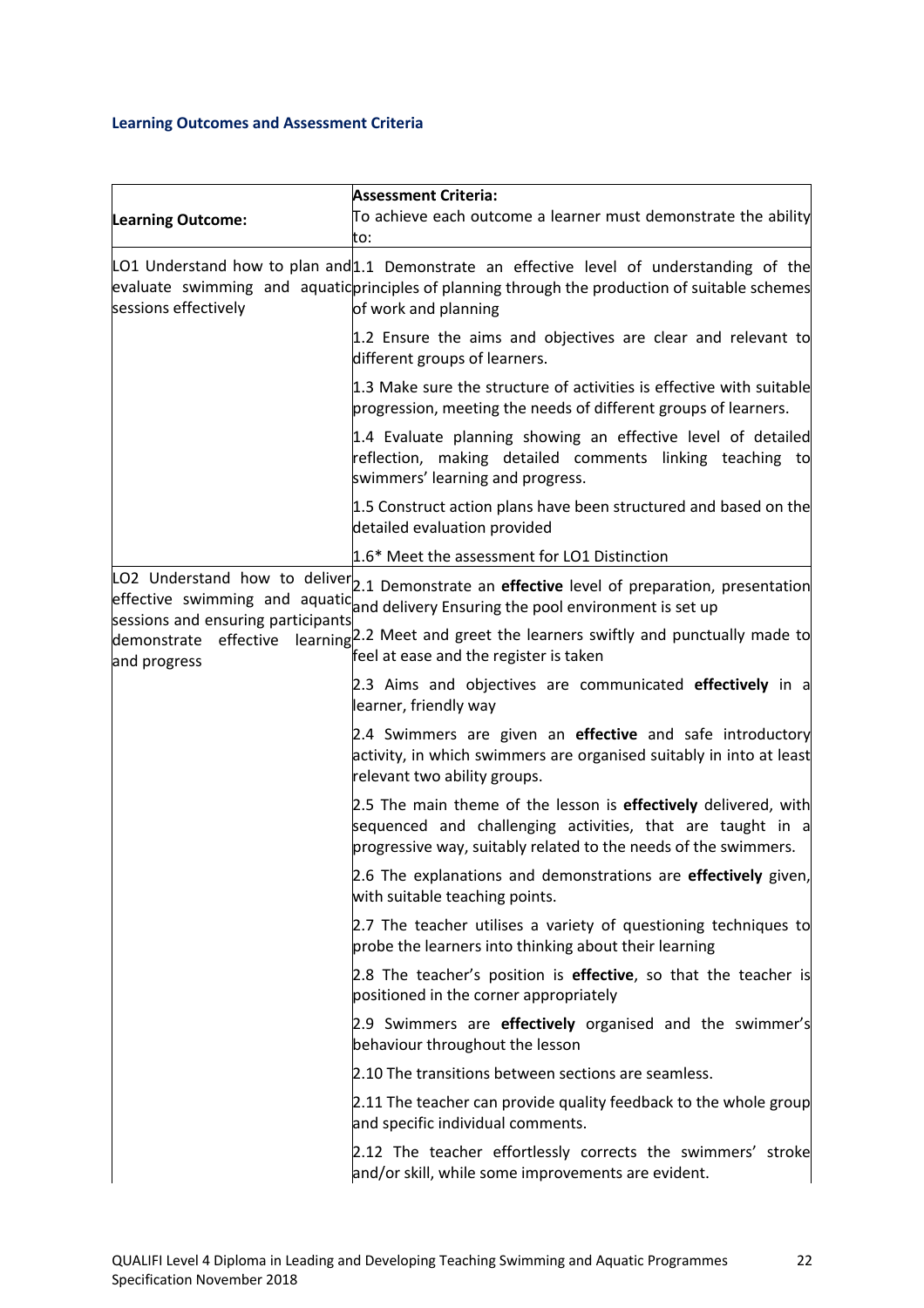|                                           | 2.13 Time is effectively allocated to each of the sections, enabling<br>effective use of repetition.                                                                                                                                 |
|-------------------------------------------|--------------------------------------------------------------------------------------------------------------------------------------------------------------------------------------------------------------------------------------|
|                                           | 2.14 The contrasting activity is <b>effectively</b> delivered, with a good<br>range of practices.                                                                                                                                    |
|                                           | 2.15 Swimmers are safe throughout the lesson. The teacher<br>debriefs the swimmers highlighting key strengths and areas for<br>development.                                                                                          |
|                                           | 2.16 The swimmers leave the lesson safely and have made good<br>progress.                                                                                                                                                            |
|                                           | 2.17 Swimmers demonstrate effective levels of motivation,<br>concentration and behave throughout the lesson.                                                                                                                         |
|                                           | 2.18 The teacher uses the assistant or helper actively and<br>effectively within the lesson.                                                                                                                                         |
|                                           | 2.19* Meet the assessment for LO2 Distinction                                                                                                                                                                                        |
| quality teaching and<br>practice to staff | LO3 Understand how to deliver 3.1 The teacher provides effective reviewing<br>planning<br>learning documentations, with members of staff actively involving them<br>and challenging the staff to make suitable and relevant changes. |
|                                           | 3.2<br>The delivery of the<br>poolside modelling<br>practice<br>demonstrations are effective.                                                                                                                                        |
|                                           | 3.3 There are well balanced levels of instruction, explanation and<br>demonstration.                                                                                                                                                 |
|                                           | 3.4 Staff are <b>effectively</b> engaged and involved in the learning<br>progress.                                                                                                                                                   |
|                                           | 3.5 There is effective stroke and skill analysis conducted with<br>staff, which are detailed, accurate and develops the staff<br>members' knowledge skill well.                                                                      |
|                                           | 3.6 The teacher can give <b>effective</b> presentations.                                                                                                                                                                             |
|                                           | 3.7 The structure is clear and effective with their effective use of<br>voice, communication and audio visual aids. The audience is<br>involved in the presentation.                                                                 |
|                                           | LO4 Understand how to deliver 4.1 The teacher is effective in conducting a baseline assessment,<br>quality assessment practice inskilfully utilising the information to plan activities                                              |
| teaching swimming and aquatics            | 4.2 They monitor the swimmers consistently and effectively over<br>time.                                                                                                                                                             |
|                                           | 4.3 The teacher is <b>effective</b> and accurate in their                                                                                                                                                                            |
|                                           | 4.4 Assessment of the swimmer's progress against national<br>standards.                                                                                                                                                              |
|                                           | 4.5 There is effective feedback and relatively detailed record<br>keeping.                                                                                                                                                           |
|                                           | 4.6 They utilise this information to inform the planning of<br>sessions.                                                                                                                                                             |
|                                           | 4.7 The teacher can write effective reports to parents on their<br>child's progress, reviewing the areas for development, and                                                                                                        |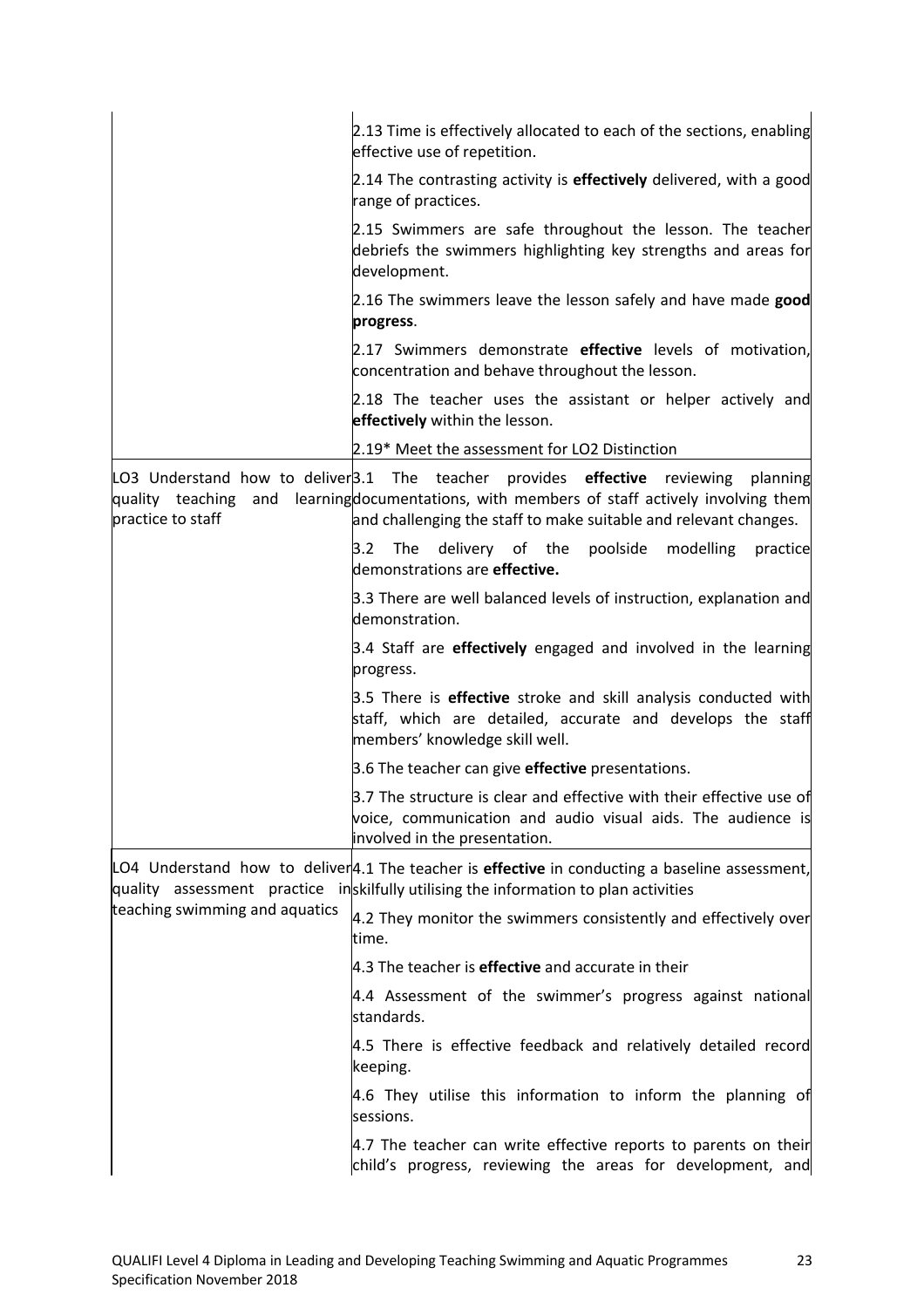| suggest realistic actions to improve performance.                                                                                                                                                                                  |
|------------------------------------------------------------------------------------------------------------------------------------------------------------------------------------------------------------------------------------|
| 4.8 The teacher is <b>effective</b> in leading sessions in the practice of<br>other teachers in their judgements of national standards, making<br>sure teachers are provided with suitable feedback and practice is<br>consistent. |
| 4.9 The teacher is <b>effective</b> in observing, their colleagues<br>accurately recording information.                                                                                                                            |
| 4.10 They can provide an effective approach to eliciting feedback<br>utilising suitable techniques with their colleagues.                                                                                                          |
| 4.11 Parents, carers and staff are highly supportive about the<br>effectiveness of the teacher.                                                                                                                                    |

#### **Delivery and Assessment Guidance**

For all learner outcomes, in making the overall judgement, there must be evidence of assessment over two sessions.

For learner outcome 1: the evidence produced must include the following **four** requirements:

- Research for and create four schemes of work covering the range of abilities (i.e. non, beginner, improver and advanced) structured with aims and objectives; syllabus; outline week-to-week main theme, and contrasting activities
- Plan a series of six linked sessions (linked to two each of the schemes of work) and two nonlinked session plans with a blend of delivery and teaching styles to include: meeting the participants' needs; the aims and objectives; suitable progressive activities; clear main theme and contrasting activities; a suitable concluding activity; assessment requirements of the stage and/or relevant organisation of the activities and timings for the level of the swimmer. For those learners completing the certificate and diploma level, they must include evidence of planning, delivery and evaluation for 75% of the optional units completed
- Carry out plans to cover the four competitive strokes and carry out plans to cover at least six skills (i.e. floating; sculling; treading water; surface diving; rotation; diving)
- Review the venue's risk assessment and implement it according to the activity
- If a learner is deemed to meet the optional criteria 1.6\* then this would be equivalent of the achieving a distinction for this learning outcome

For learner outcome 2: the evidence produced will meet all **four** requirements:

Normally teach at least three sessions on the course sessions, and be assessed at least once against the criteria. The assessed session should normally include a minimum of six pupils in the group. The learner should produce suitable planning for the sessions. Two teaching sessions of a minimum of 30 minute lessons, consisting of two different abilities, should normally be observed in the workplace by the appointed assessor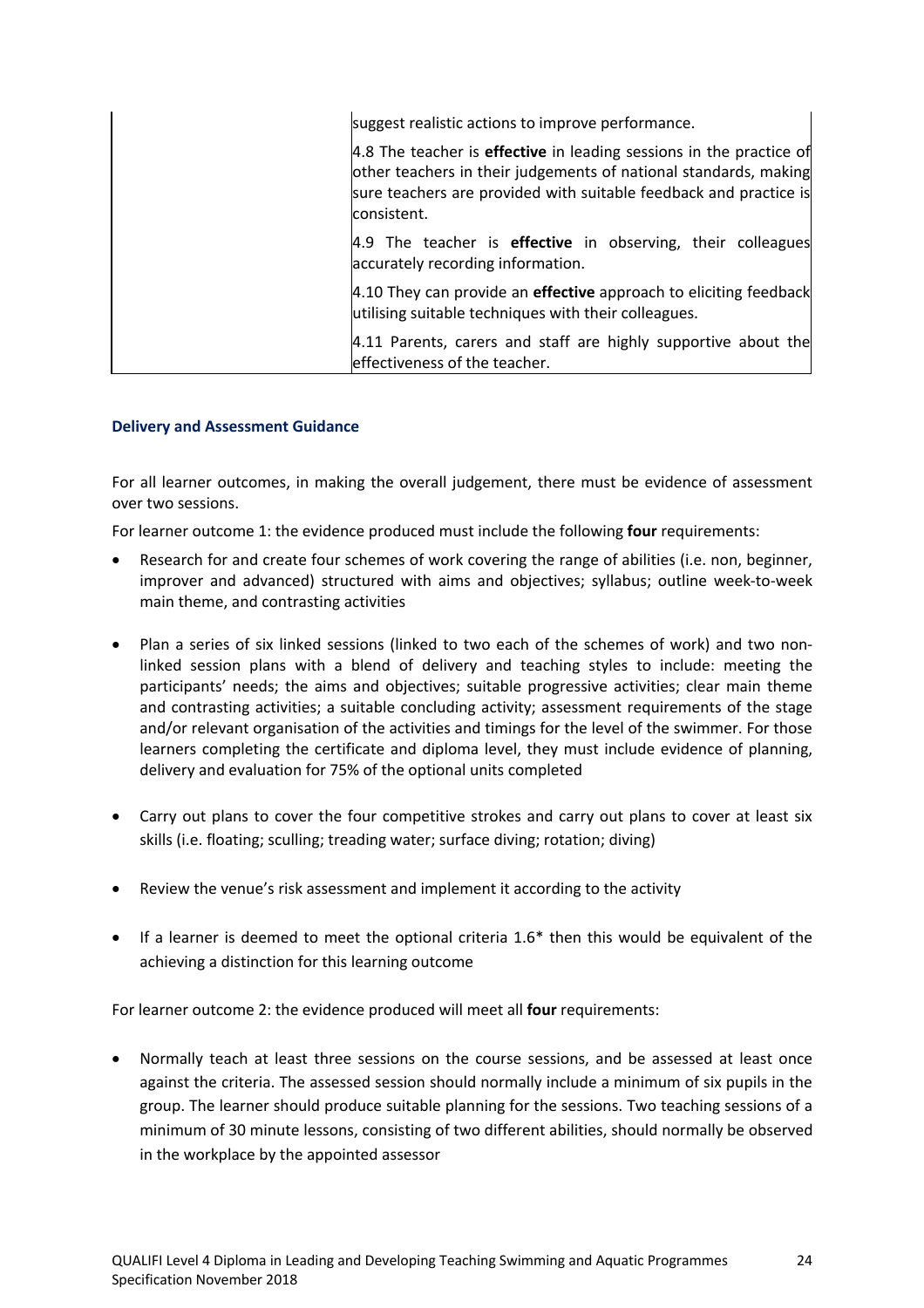- At the time of submission, the learner should have evidence of teaching all four competitive strokes, and six skills (as indicated in unit 1)
- In addition to the assessor's observation, other evidence should include:
	- o planning and evaluation of the lessons
	- o assessment indicating the swimmer's current levels of attainment
	- $\circ$  discussions with the swimmers ideally parents and other colleagues
	- o any evidence from the optional units

The final assessment decision should be the aggregate of the two best observations and should take into consideration the evidence (from no.3) from the optional units, to best fit a holistic final mark. A maximum of five observations can be taken

• If a learner is deemed to meet the optional criteria 2.19\* then this would be equivalent of the achieving a distinction for this learning outcome

For learner outcome 3: the evidence produced will meet all **four** requirements:

- Review at least two schemes of work, in conjunction with a member of staff, showing improvements made to practices in the workplace
- Carry out at least two pool demonstrations on aspect(s) of teaching practices with clear explanations, demonstrations and involvement of the staff
- Conduct at least one skill and stroke analysis with staff, demonstrating accurate technical knowledge and application
- Deliver at least one technical swimming presentation, enhancing participant(s)' knowledge and understanding

No. 2 to 4 can be achieved on the course. However, the appointed workplace assessor should normally be expected to see at least one of these. For the others, evidence should be available for the assessor to review, either from a desktop or on-site visit

For learner outcome 4: the evidence produced will meet all **five** requirements:

- The baseline of both classes, observed by the assessor in the workplace, must be made available
- Provide evidence of current classes' assessment and the swimmers' level of attainment
- Lead at least two sessions on improving and strengthening an accurate assessment with at least two colleagues. These sessions should review two contrasting abilities of swimmers
- Observe two colleagues teaching swimming and provide feedback. Show suitable evidence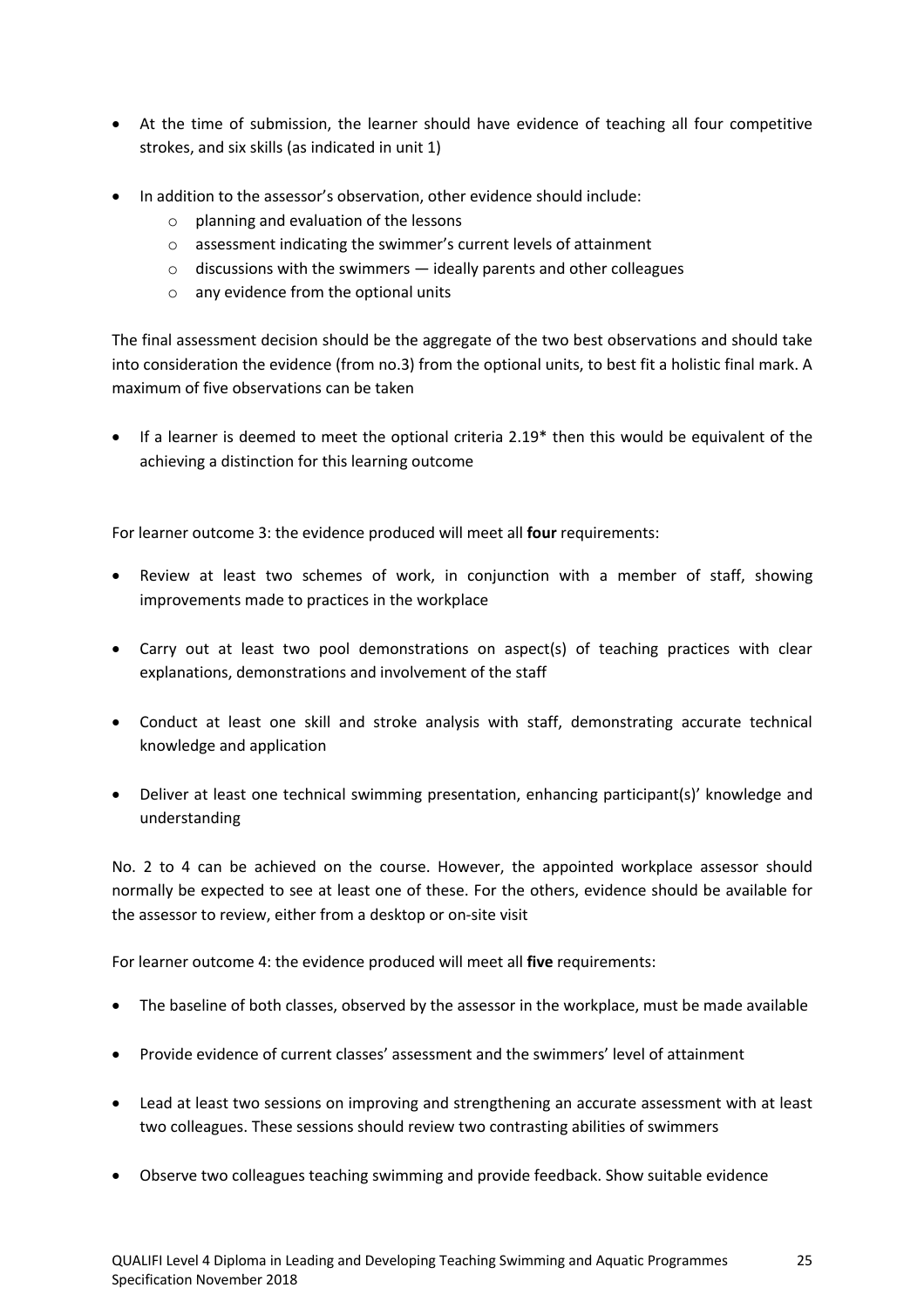• Provide evidence of writing reports to parents, guardians, or carers

- All learning outcomes must be achieved except 1.6 and 2.19
- If a learner is success in meeting **both** 1.6 and 2.19, they would be deemed to have achieved distinction for this unit.

| LO <sub>1</sub> | <b>Distinction level</b> | The schemes of work and session planning demonstrate an<br>effective level of understanding of the principles of planning.<br>The aims and objectives are clear and relevant to different<br>groups of learners. There is an effective structure of activities<br>with suitable progression for the different groups of learners.<br>The planning demonstrates an effective level of meeting the<br>needs of the vast majority learners. The evaluation of the<br>planning shows an effective level of detailed reflection, making<br>detailed comments linking teaching to swimmers' learning and<br>progress. The action plans have been structured and based on                                                                                                                                                                                                                                                                                                                                                                                                                                                                                                                                                                                                                                                                                                                                                                                                                                                                                                                                                                                                                                                                                                                                                                                                                                          |
|-----------------|--------------------------|-------------------------------------------------------------------------------------------------------------------------------------------------------------------------------------------------------------------------------------------------------------------------------------------------------------------------------------------------------------------------------------------------------------------------------------------------------------------------------------------------------------------------------------------------------------------------------------------------------------------------------------------------------------------------------------------------------------------------------------------------------------------------------------------------------------------------------------------------------------------------------------------------------------------------------------------------------------------------------------------------------------------------------------------------------------------------------------------------------------------------------------------------------------------------------------------------------------------------------------------------------------------------------------------------------------------------------------------------------------------------------------------------------------------------------------------------------------------------------------------------------------------------------------------------------------------------------------------------------------------------------------------------------------------------------------------------------------------------------------------------------------------------------------------------------------------------------------------------------------------------------------------------------------|
| LO <sub>2</sub> | Distinction level        | the detailed evaluation provided.<br>The teaching demonstrates an excellent level of preparation<br>and creative presentation. The upper band of the marks will<br>represent exemplary or potentially world-class teaching. The<br>pool environment is prepared exceptionally well. The teachers<br>meet and greet the learners swiftly and punctually. Swimmers<br>are made to feel at ease and the register is taken. The aims and<br>objectives are excellent and are personalised to the individual.<br>Swimmers are given an excellent introductory activity, in which<br>swimmers are organised suitably into at least three relevant<br>ability groups. The main theme of the lesson is delivered, with<br>excellent sequenced and challenging activities that are taught<br>in a highly creative and progressive manner. They are related<br>to different abilities of the learners. The explanations are highly<br>effective and demonstrations are excellent. The teacher<br>skilfully utilises a variety of questioning techniques to challenge<br>the learners to think deeply about their learning. The teacher's<br>position is excellent and they utilise the corner position<br>exceptionally well. Swimmers are exceptionally organised<br>throughout the lesson, managing and modifying their<br>behaviour. There is a fine balance of work and rest, repetitive<br>practice and activities. Transitions between sections are<br>seamless and no time is wasted. The teacher can provide<br>excellent feedback to the whole group and comments<br>individually. The teacher effortlessly corrects the swimmers'<br>stroke and/or skill, while improvements are evident. Time is<br>used utilised exceptionally, in which the teacher provides skilful<br>swimmers with opportunities to take responsibility for their<br>learning, and learners recap their learning at points within the |
|                 |                          | session. The contrasting activity is delivered with excellence.<br>The practices are very well catered for, meeting the needs of                                                                                                                                                                                                                                                                                                                                                                                                                                                                                                                                                                                                                                                                                                                                                                                                                                                                                                                                                                                                                                                                                                                                                                                                                                                                                                                                                                                                                                                                                                                                                                                                                                                                                                                                                                            |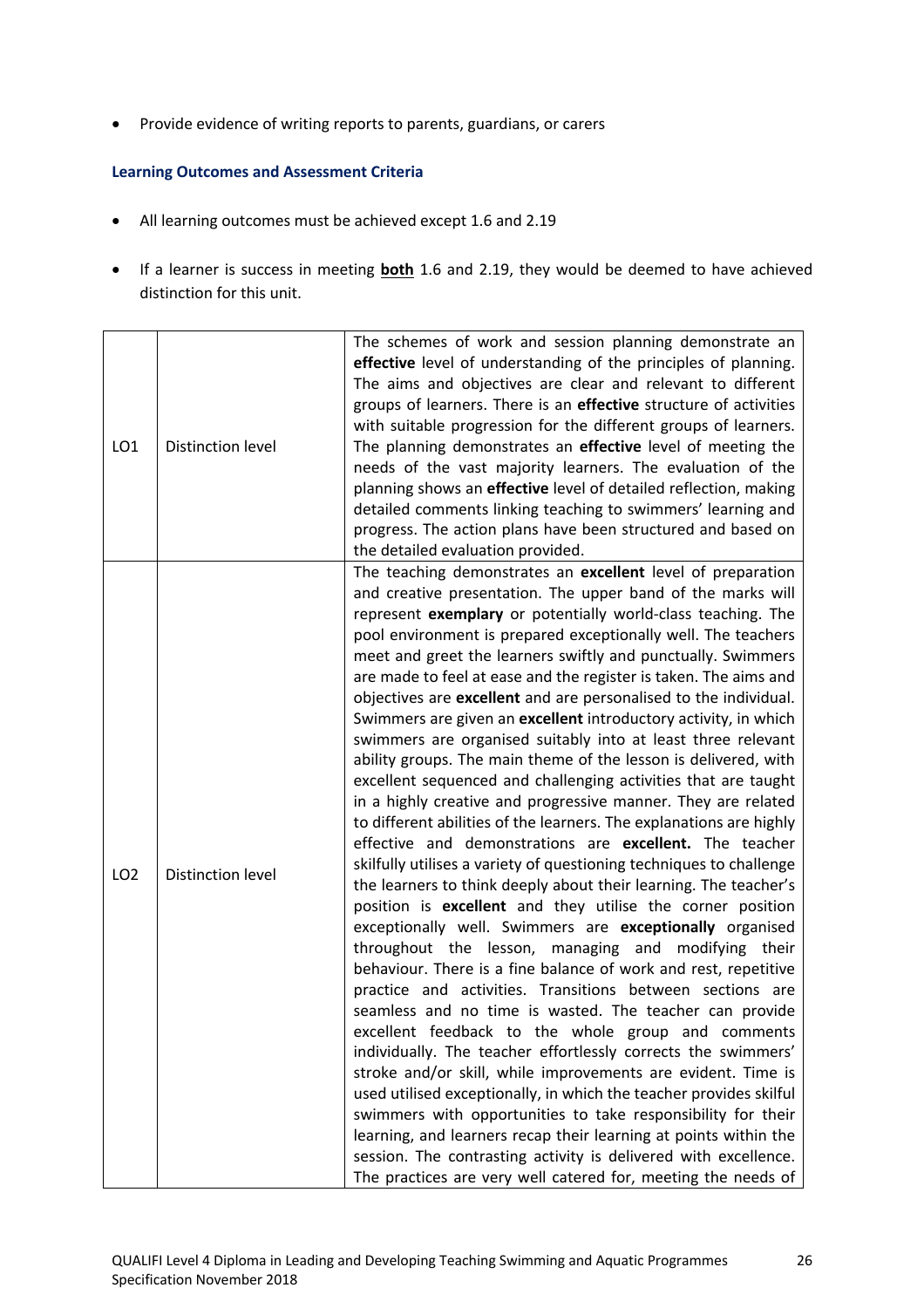| the learners. Swimmers are safe throughout the lesson. The     |
|----------------------------------------------------------------|
| teacher debriefs the swimmers and utilises it to provide       |
| feedback in a succinct way. The swimmers leave the lesson      |
| safely and they have made excellent progress. Swimmers         |
| demonstrate excellent levels of motivation, concentration and  |
| behave throughout in the lesson. There is a buzz of excitement |
| and swimmers are highly attentive and wanting to learn more.   |
| There are exceptionally strong relationships and a rapport     |
| between the teacher and the learner. The teacher uses the      |
| assistant or helper exceptionally well within the lesson,      |
| mentoring and supervising what they do.                        |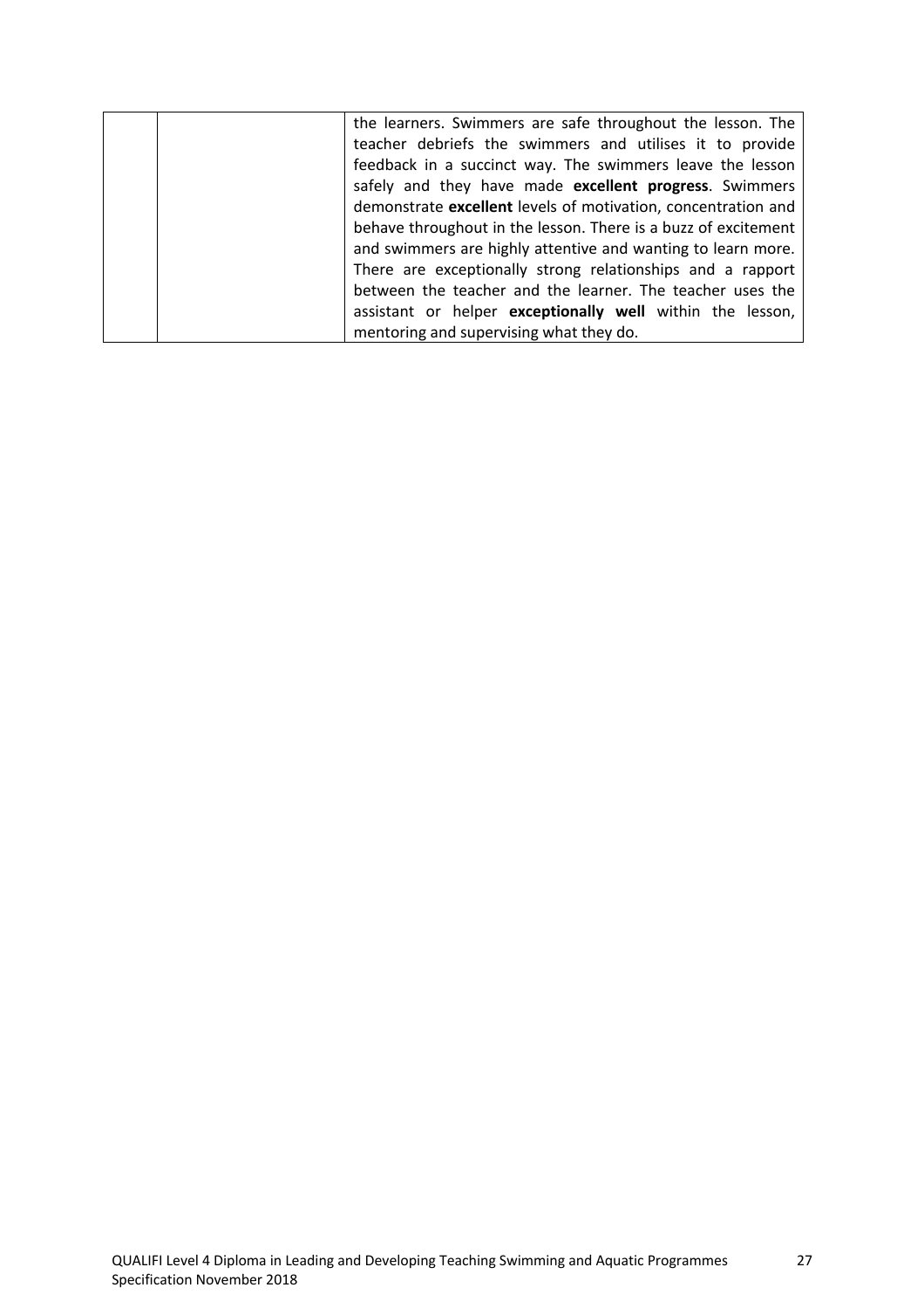## **Unit TSA 304: Understanding the Principles and Practices of Assessment**

Unit code: K/615/7650 RQF level: 3

#### **Aims**

Assessment is a key feature of the development of a swimmer's learning and progress. The teacher candidate must be able to accurately assess learning against standards, and can provide feedback, recognising the need to probe through questioning. Whilst, the unit is primarily designed for candidates operating against assessing people for vocationally and/or course criteria for qualifications, the principles can be applied to the swimming and aquatic teacher.

The unit aim is to develop the learner's assessor's knowledge of the principles and practices of assessment in a learning and development context. This includes the purpose, preparation and the involvement of learners in assessment. The learner will explore how to make accurate and valid assessment decisions, with the need for quality assurance and standardisation purposes.

|                                                                                       | <b>Assessment Criteria:</b>                                                                                                      |
|---------------------------------------------------------------------------------------|----------------------------------------------------------------------------------------------------------------------------------|
| <b>Learning Outcome:</b>                                                              | To achieve each outcome a learner must demonstrate the<br>ability to:                                                            |
|                                                                                       | 1.1 Explain the function of assessment in learning and<br>development                                                            |
| LO1 Understand the principles                                                         | 1.2 Define the key concepts and principles of assessment                                                                         |
| and requirements of assessment                                                        | 1.3 Explain the responsibilities of the assessor                                                                                 |
|                                                                                       | 1.4 Identify the regulations and requirements relevant to the<br>assessment in own area                                          |
| LO2 Understand different types<br>of assessment method                                | 2.1 Compare the strengths and limitations of a range of<br>assessment methods regarding the needs of individual learners         |
| LO3 Understand how to plan<br>assessment                                              | 3.1 Summarise key factors to consider when planning<br>assessment                                                                |
|                                                                                       | 3.2 Evaluate the benefits of using a holistic approach to<br>assessment                                                          |
|                                                                                       | 3.3 Explain how to plan a holistic approach to assessment                                                                        |
|                                                                                       | 3.4 Summarise the types of risks that may be involved in<br>assessment in own area of responsibility                             |
|                                                                                       | 3.5 Explain how to minimise risks through the planning process                                                                   |
| LO4 Understand how to involve<br>others<br><b>learners</b><br>and<br>in<br>assessment | 4.1 Explain the importance of involving the learner and others in<br>the assessment process                                      |
|                                                                                       | 4.2 Summarise types of information that should be made<br>available to learners and others involved in the assessment<br>process |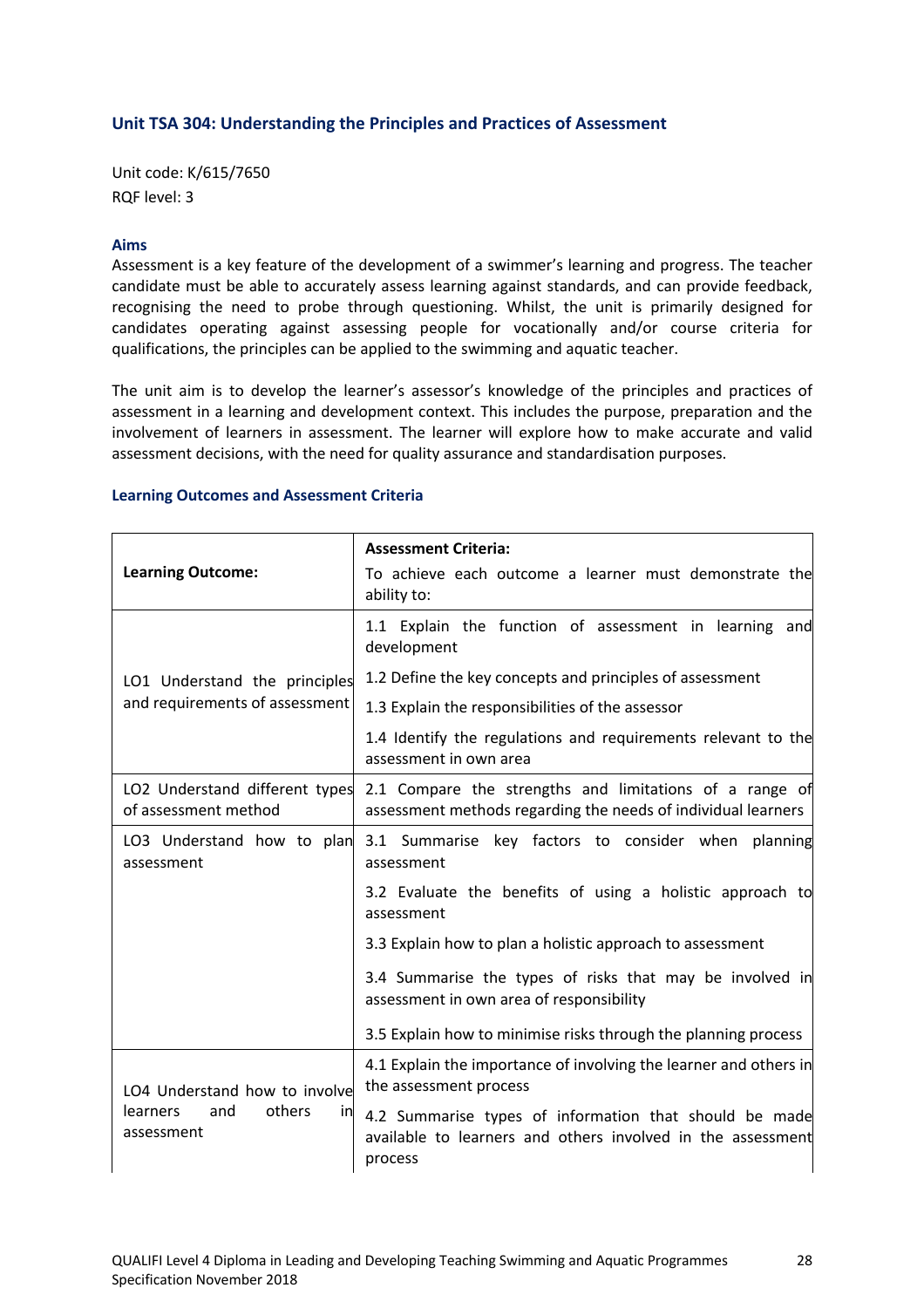|                                                                                         | 4.3 Explain how peer and self-assessment can be used                                                                                                                                                            |
|-----------------------------------------------------------------------------------------|-----------------------------------------------------------------------------------------------------------------------------------------------------------------------------------------------------------------|
|                                                                                         | 4.4 Effectively to promote learner involvement and personal<br>responsibility in the assessment of learning                                                                                                     |
| LO5 Understand how to make<br>assessment decisions                                      | 5.1 Explain how to judge whether evidence is:<br>sufficient<br>authentic<br>current<br>5.2 Explain how to ensure that assessment decisions are:<br>made against specified criteria<br>valid<br>reliable<br>fair |
|                                                                                         | 6.1 Evaluate the importance of quality assurance in the<br>assessment process                                                                                                                                   |
| LO <sub>6</sub><br>Understand<br>quality<br>assurance of the assessment<br>process      | 6.2<br>Summarise<br>quality<br>standardisation<br>and<br>assurance<br>procedures in own area of practice                                                                                                        |
|                                                                                         | 6.3 Summarise the procedures to follow when there are<br>disputes concerning assessment in own area of practice                                                                                                 |
| LO7 Understand how to manage<br>information<br>relating<br>to                           | 7.1 Explain the importance of following procedures for the<br>Management of information relating to assessment                                                                                                  |
| assessment                                                                              | 7.2 Explain how feedback and questioning contribute to the<br>assessment process                                                                                                                                |
| LO8 Understand the legal and<br>good practice requirements in<br>relation to assessment | 8.1 Explain legal issues, policies and procedures relevant to<br>assessment, including those for confidentiality, health, safety<br>and welfare                                                                 |
|                                                                                         | 8.2 Explain the contribution that technology can make to the<br>assessment process                                                                                                                              |
|                                                                                         | 8.3 Evaluate requirements for equality and diversity and, where<br>appropriate, bilingualism in relation to assessment                                                                                          |
|                                                                                         | 8.4 Explain the value of reflective practice and continuing<br>professional development in the assessment process                                                                                               |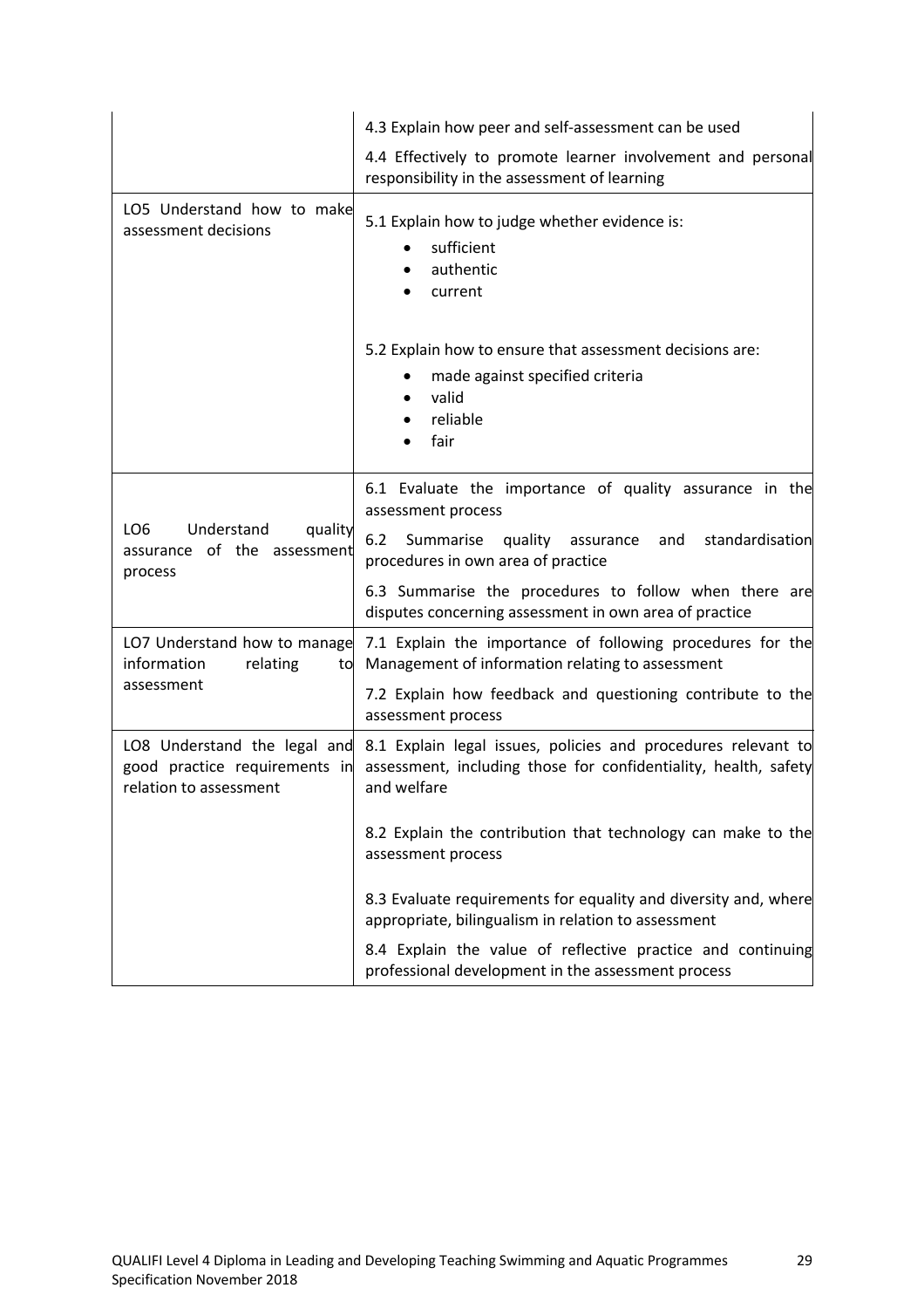# **Unit TSA 305: Developing Customer Care Practice in an Aquatic Environment**

Unit code: K/615/7651 RQF level: 3

#### **Aims**

Customer care is always essential and critical to the success of the business. This is a major determining factor, in which businesses can repeat and keep their customers happy and this leads to repeat business. The staff at all levels, have an obligation to demonstrate the ideal attributes, responding, relating and communicating with customers in a professional manner.

This unit develops learners about the customer care practice in an aquatic environment. There are areas of focus: communication; standards of operation and leading/developing practice.

Learners will explore their communicating skills. They will develop their knowledge and understanding of how to communicate effectively and how to provide the customer with what they want. There is a focus on the looking at the service provided from their own organisation and customer's perspective.

Learners will also investigate measurement of the performance (e.g. benchmark of standards) and how this affects the customer experience. They will also learn how to improve the services they offer.

Finally, the learners will apply the concepts in leading and managing the staff and themselves in a practical context. This can be linked to Unit TSA301 and TSA 303 in order to gain a holistic approach, bringing contextual learning.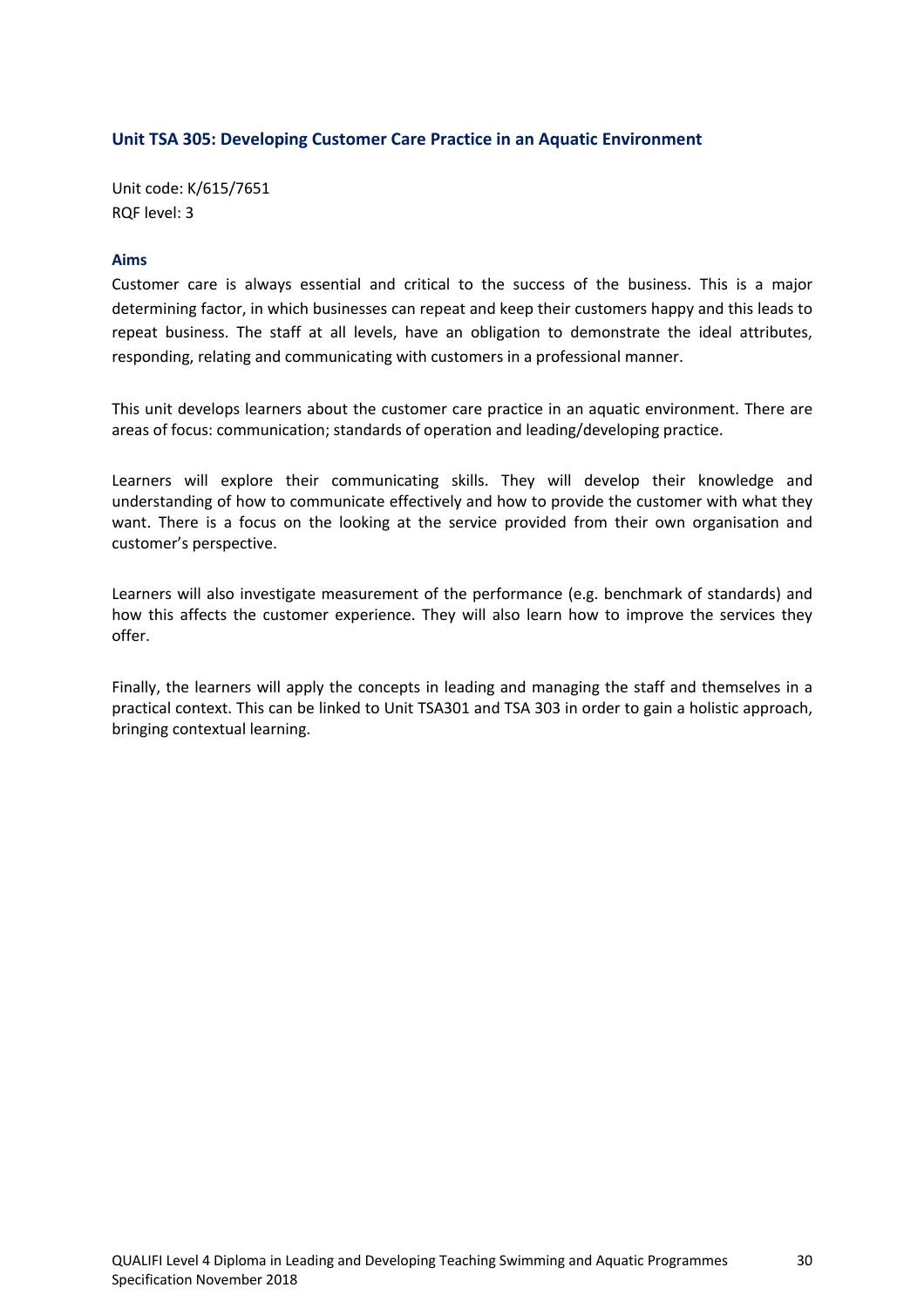|                                                                                                                          | <b>Assessment Criteria:</b>                                                                                                                                                    |
|--------------------------------------------------------------------------------------------------------------------------|--------------------------------------------------------------------------------------------------------------------------------------------------------------------------------|
| <b>Learning Outcome:</b>                                                                                                 | To achieve each outcome a learner must demonstrate the<br>ability to:                                                                                                          |
| Understanding<br>LO1<br>how<br>communication skills meet and<br>exceed the customer's needs in<br>an aquatic environment | 1.1 Explain how the different elements of verbal, non-verbal,<br>listening and communication skills can enhance the customer<br>experience                                     |
|                                                                                                                          | 1.2 Explain different types of questions and justify how the<br>questions can be used to support customer service operations                                                   |
|                                                                                                                          | 1.3 Explain how customer service meets the needs and<br>expectations of different types of public sector customer                                                              |
|                                                                                                                          | 1.4 Describe examples of influencing, negotiating<br>and<br>persuasive skills and approaches that can assist in the<br>improvement of service delivery appropriate to the role |
| LO2 Understand how effective<br>customer service is measured<br>improve<br>and<br>in<br>an<br>aquatic<br>environment     | 2.1 Demonstrate the key principles in measuring, monitoring<br>and evaluating the organisation's expectations                                                                  |
|                                                                                                                          | 2.2 Demonstrate how to manage customer needs and<br>Expectations                                                                                                               |
|                                                                                                                          | 2.3 Explain how to adapt and respond to change to the local and<br>government influences                                                                                       |
|                                                                                                                          | 2.4 Describe how to continuously improve standards of<br>operation and the customer experience appropriate to your role                                                        |
|                                                                                                                          | 2.5 Demonstrate knowledge of organisational structures,<br>policies and procedures as they apply to the role                                                                   |
|                                                                                                                          | 2.6 Explain the current relevant legislation as this applies to the<br>leisure industry                                                                                        |
| LO3 Be able to lead and manage<br>self and others in promoting<br>quality customer care                                  | 3.1 Evaluate different elements of teamwork contributing to<br>effective customer service                                                                                      |
|                                                                                                                          | 3.2 Lead, take ownership and responsibility in promoting quality<br>product(s), customer care and satisfaction.                                                                |
|                                                                                                                          | 3.3 Demonstrate ways of managing your team to improve a<br>better quality of customer service                                                                                  |
|                                                                                                                          | 3.4 Demonstrate ways in responding to enquiries of the<br>enrolment for the learn-to-swim programme                                                                            |
|                                                                                                                          | 3.5 Evaluate the process when handling and dealing with<br>different situations with customers.                                                                                |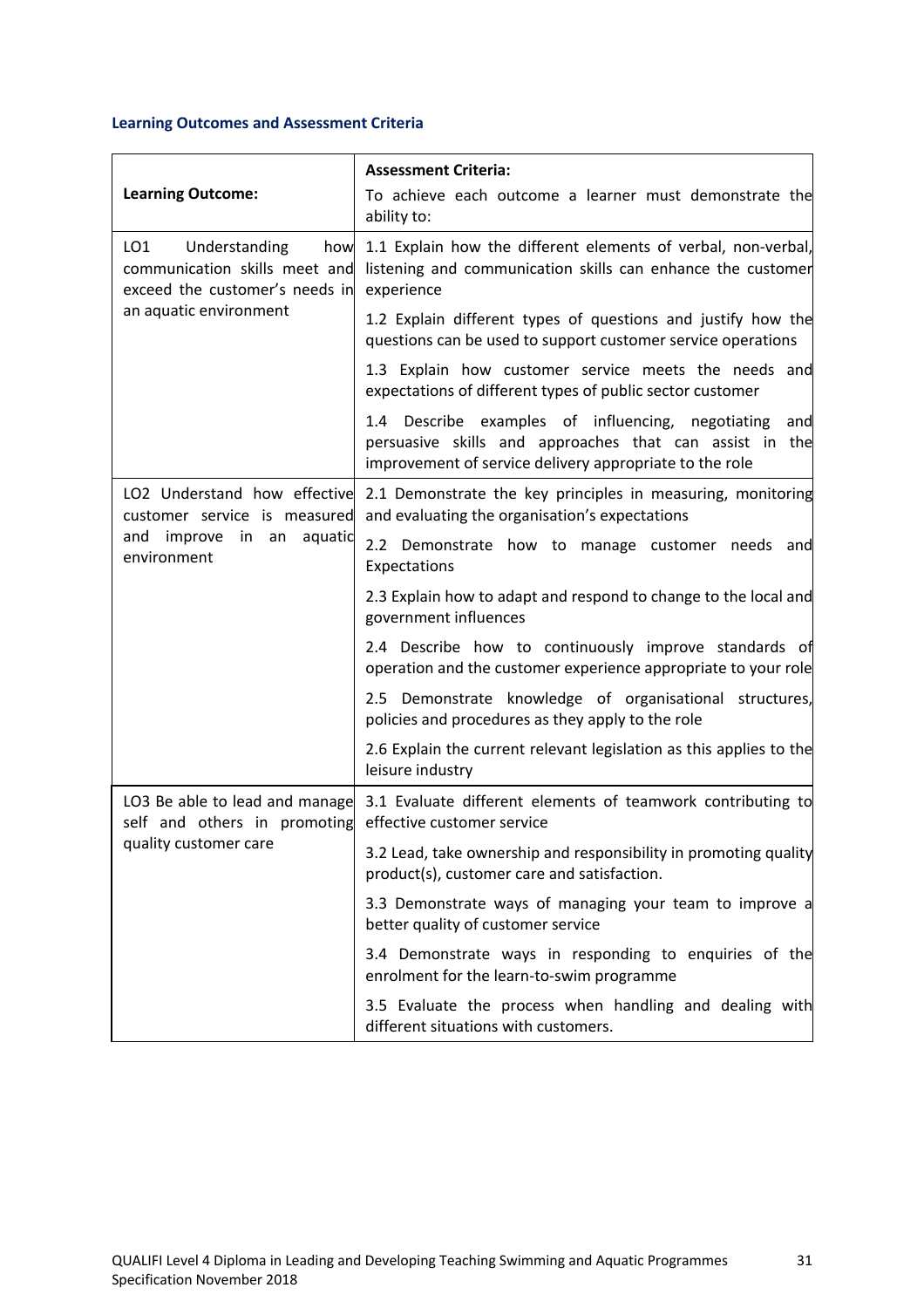# **Unit TSA 406: Leading Professional Development Practice in Swimming and Aquatic Environments**

Unit code: A/615/7653 RQF level: 4

#### **Aims**

The leading of your own and others professional development aids is an integral part of the building individuals and teams, through growth and support. Whilst, the principles of mentoring and coaching are explored, learners will be expected to show an in-depth range of tools, skills and knowledge to actively support and develop colleagues in becoming a more skilled practitioner.

The unit aim is to develop the learner's knowledge, skills and understanding in leading professional development practice for other teachers and colleagues. It has three parts:

- professional practice
- mentoring and coaching
- strengthening individual and group performance

The purpose of this unit builds on the knowledge and practice gained from Units 1a, 2a and 3. This unit primarily focuses on the development of the individual and other colleagues. We will explore the key principles of professional practice development, including evaluating the best and poor practice for PD.

Learners will be required to mentor and coach other learners at a professional standard, critically reviewing and evaluating their effectiveness of their actions. Mentoring and coaching are evidently powerful tools in growing and supporting the performance of colleagues. Learners will apply the principles, and show clear evidence of improvement in their colleague's work. The improvement of group performance will be linked to Unit 1, in active duty (in a senior role at work, in improving the quality of practice. Evidence for this unit may include written documents, observation notes and/or recordings.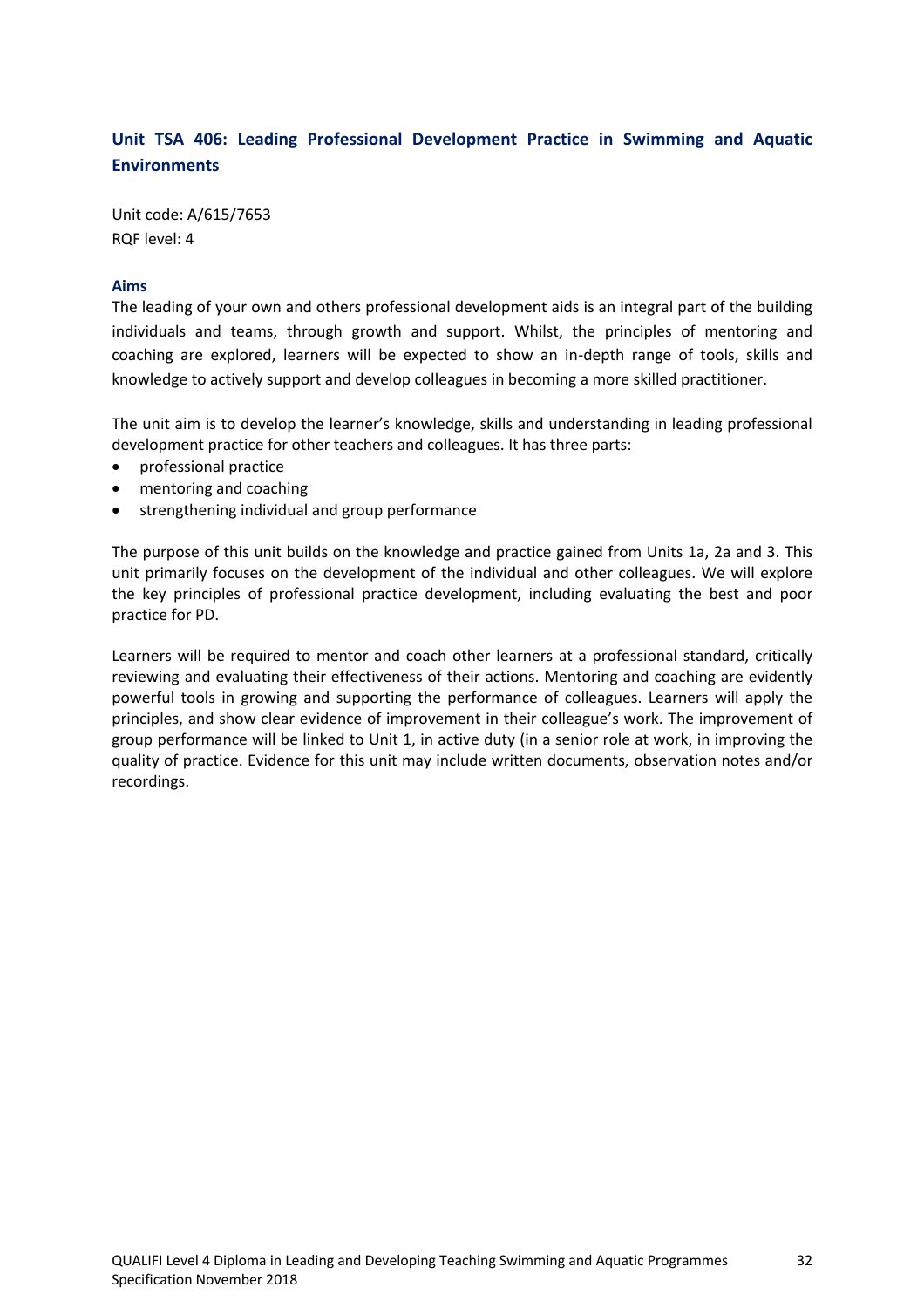|                                                                                                 | <b>Assessment Criteria:</b>                                                                                                                                                                                             |
|-------------------------------------------------------------------------------------------------|-------------------------------------------------------------------------------------------------------------------------------------------------------------------------------------------------------------------------|
| <b>Learning Outcome:</b>                                                                        | To achieve each outcome a learner must demonstrate the<br>ability to:                                                                                                                                                   |
| Develop<br>critical<br>LO1<br>a<br>understanding<br>personal<br>and<br>professional development | 1.1 Research and analyse the purpose, and types of professional<br>learning, and development as applicable to swimming and<br>aquatic teachers / coaches                                                                |
|                                                                                                 | 1.2 Critically reflect on your own previous and current<br>professional development relating to the role, the team and the<br>organisation                                                                              |
|                                                                                                 | 1.3 Produce and implement a personal action plan with suitable<br>activities                                                                                                                                            |
|                                                                                                 | 1.4 Lead the professional development activities of staff based<br>around their performance management and their personal<br>development plans                                                                          |
|                                                                                                 | 1.5 Critically reflect and evaluate the strengths and weaknesses<br>on the staff and own personal development                                                                                                           |
|                                                                                                 | 1.6 Make recommendations to the organisation's professional<br>development activities                                                                                                                                   |
| LO2 Understand the principles of<br>mentoring and coaching                                      | 2.1 Evaluate the roles, responsibilities, communication skills and<br>issues with mentoring and coaching                                                                                                                |
|                                                                                                 | 2.2 Critique the similarities and differences between mentoring<br>and coaching in the workplace                                                                                                                        |
|                                                                                                 | 2.3 Critically review the different skills for effective coaching<br>and mentoring in the workplace                                                                                                                     |
|                                                                                                 | 2.4 Analyse the most effective techniques, tools and models<br>used for mentoring and coaching                                                                                                                          |
| mentoring and/or coaching                                                                       | LO3 Develop the professional 3.1 Plan and organise three people using mentoring and/or<br>practice of colleagues using coaching sessions, a series of $8 - 12$ hours, showing evaluation<br>in the records and evidence |
|                                                                                                 | 3.2 Record the barriers to mentoring and coaching, with the<br>strategies utilised to overcome the elements                                                                                                             |
|                                                                                                 | 3.3 Analyse the carefully selected series of tools, techniques and<br>models to assist a colleague in reaching their goals                                                                                              |
|                                                                                                 | 3.4 Monitor and support the colleague working towards the<br>development of goals                                                                                                                                       |
|                                                                                                 | 3.5 Critically review the effectiveness of the coaching and<br>mentoring sessions                                                                                                                                       |
| LO4 Understand how to improve                                                                   | 4.1 Analyse the characteristics in the development of teams                                                                                                                                                             |
| the performance and practice of<br>the team in your workplace                                   | 4.2 Using suitable evidence, review the strengths, weaknesses<br>and expertise of the team members                                                                                                                      |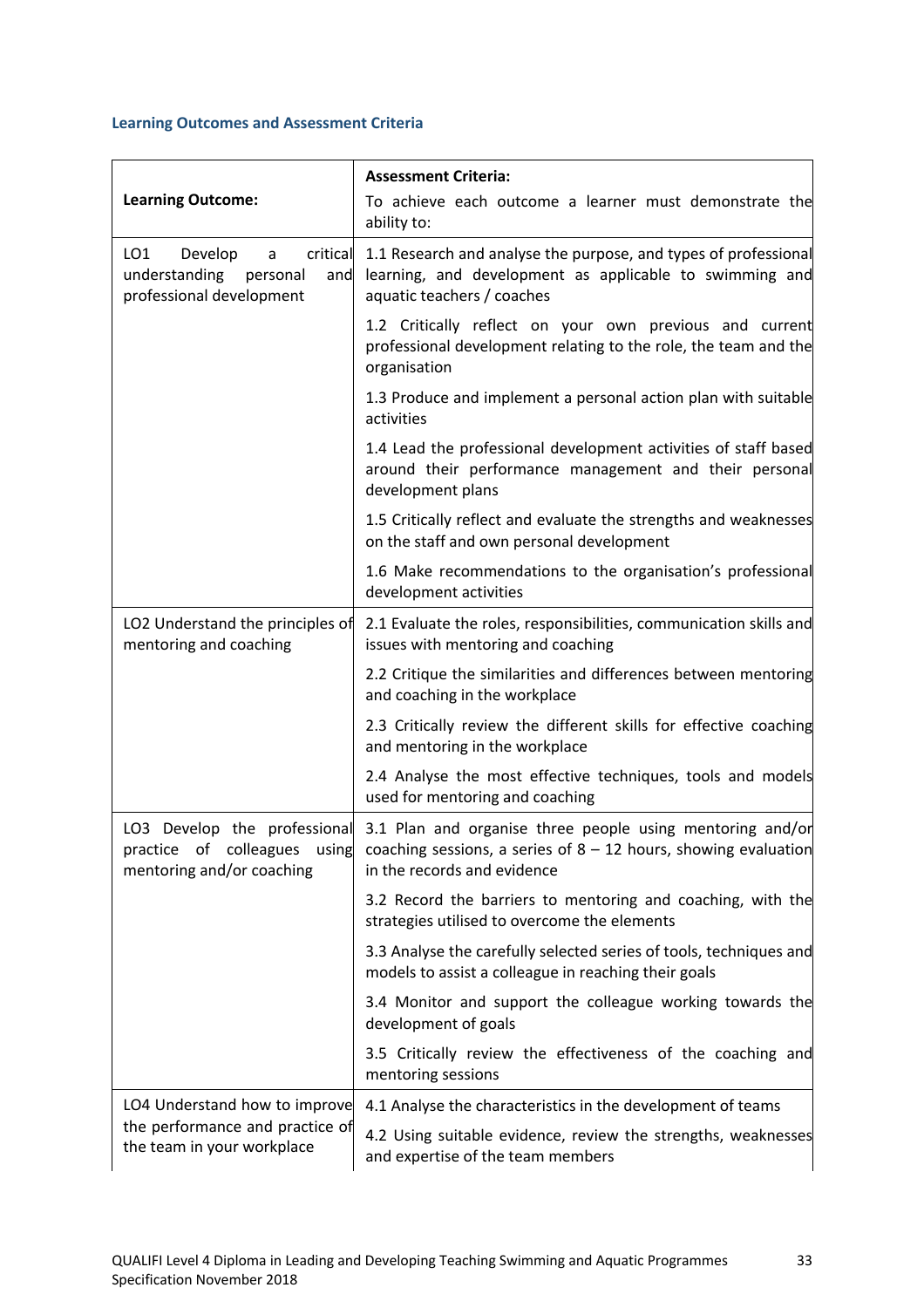4.3 Negotiate, devise and implement a personal action plan for each of your colleagues

- 4.4 Monitor their progress in meeting the plans
- 4.5 Observe their teaching and provide feedback individually

4.6 Critically reflect on the performance of individuals and the whole team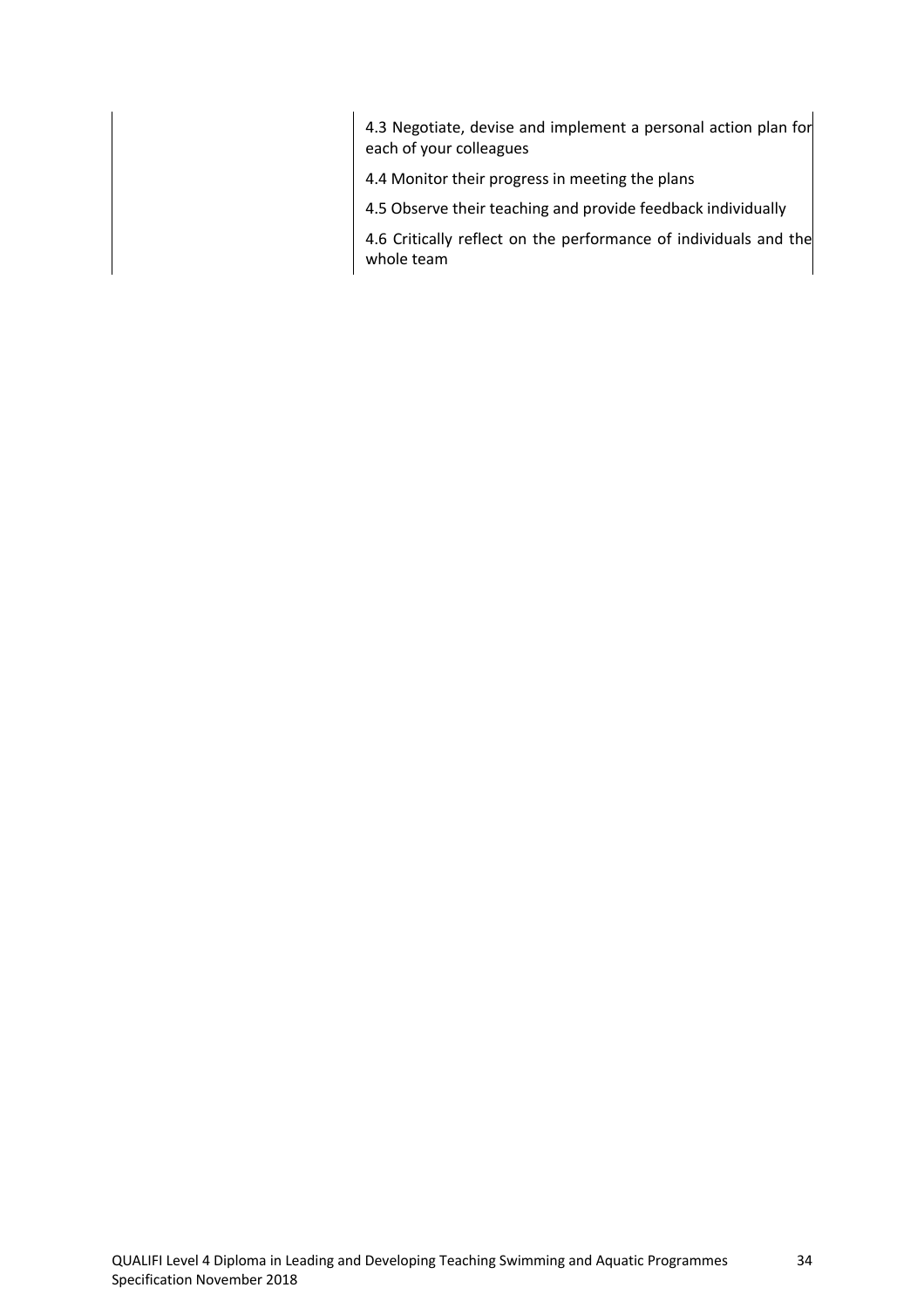## **Unit TSA 319: Assess occupational competence in the work environment**

Unit code: T/615/7666 RQF level: 3

#### **Aims**

This is the second part of Assessing Competence in the Work Environment. It is mandatory to complete Unit 4: Understanding the Principles and Practices of Assessment. Through gaining both units, this would be the equivalent of the Level 3 Award.

The aim of this unit is to assess the candidate's ability to carry out assessments of occupational competence in a work environment.

| <b>Learning Outcome:</b>                                                                                                      | <b>Assessment Criteria:</b><br>To achieve each outcome a learner must demonstrate the<br>ability to:                                                                                                                                                                                                                                                                                                                                                                                                                                                       |
|-------------------------------------------------------------------------------------------------------------------------------|------------------------------------------------------------------------------------------------------------------------------------------------------------------------------------------------------------------------------------------------------------------------------------------------------------------------------------------------------------------------------------------------------------------------------------------------------------------------------------------------------------------------------------------------------------|
| plan<br>the<br>LO1<br>Be<br>able<br>to<br>of<br>occupational<br>assessment<br>of<br>occupational<br>competence.<br>competence | 1.1 Plan assessment of occupational competence based on the<br>Following methods:<br>observation of performance in the work environment<br>$\bullet$<br>examining products of work<br>questioning the learner<br>discussing with the learner<br>use of others (witness testimony)<br>looking at learner statements<br>$\bullet$<br>recognising prior learning<br>$\bullet$<br>1.2 Communicate the purpose, requirements and processes of<br>assessing occupational competence to the learner                                                               |
|                                                                                                                               | 1.3 Plan the assessment of occupational competence to address<br>learner needs and current achievements. Identify opportunities<br>for holistic assessment                                                                                                                                                                                                                                                                                                                                                                                                 |
| LO2 Be able to make assessment<br>decisions<br>about<br>occupational<br>competence                                            | 2.1 Use valid, fair and reliable assessment methods including:<br>observation of performance in the work environment<br>$\bullet$<br>examining products of work<br>$\bullet$<br>questioning the learner<br>discussing with the learner<br>use of others (witness testimony)<br>looking at learner statements<br>$\bullet$<br>recognising prior learning<br>2.2 Make assessment decisions of occupational competence<br>against specific criteria<br>2.3 Follow standardisation procedures<br>2.4 Provide feedback to learners that affirms achievement and |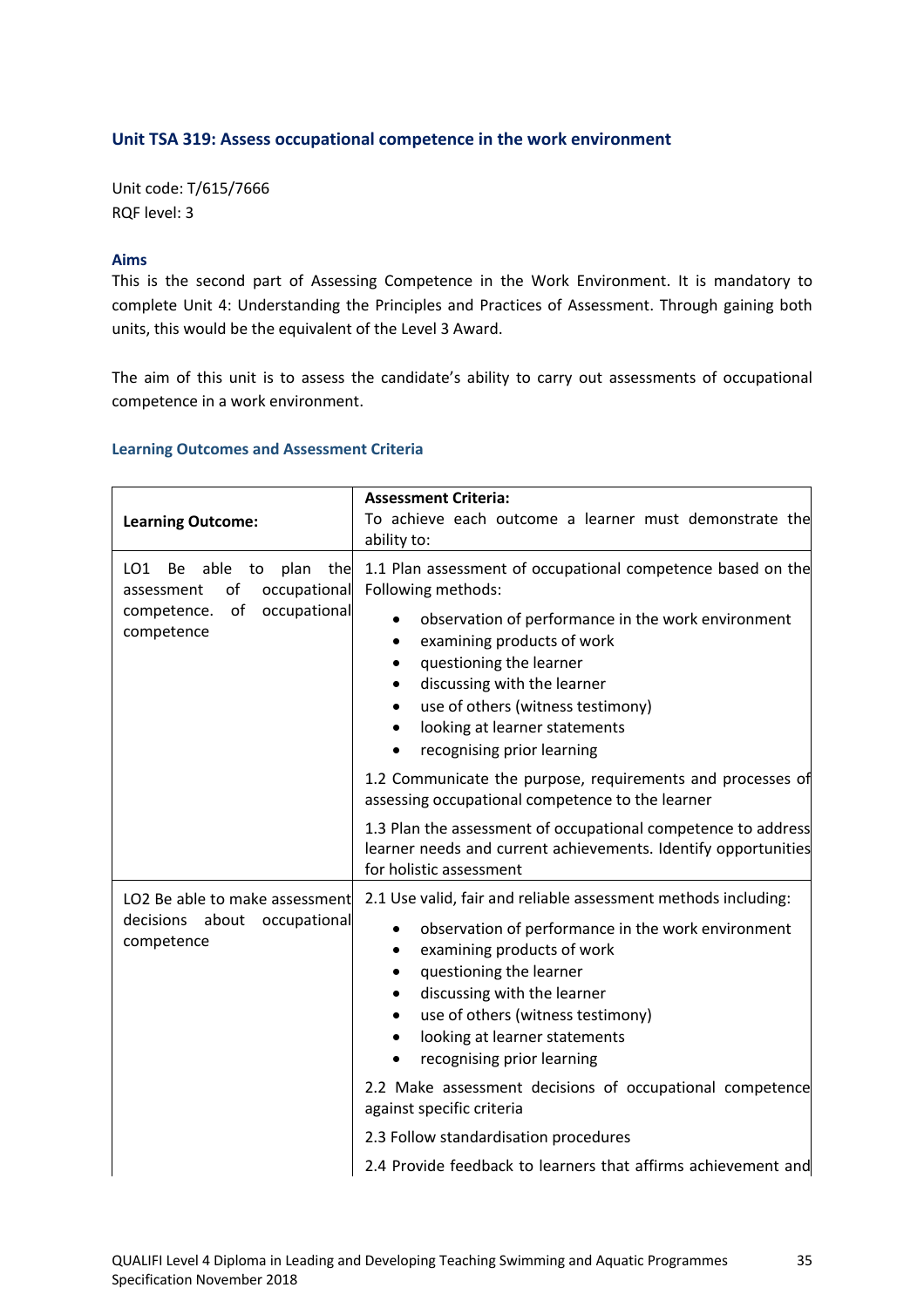|                                                                                                                        | Identified any further implications for learning, assessment and<br>progression.                                                                                                 |
|------------------------------------------------------------------------------------------------------------------------|----------------------------------------------------------------------------------------------------------------------------------------------------------------------------------|
| LO3 Be able to provide required<br>the<br>information<br>following<br>occupational<br>of l<br>assessment<br>competence | 3.1 Maintain records of the assessment of occupational<br>competence, its outcomes and learner progress<br>3.2 Make assessment information available to authorised<br>colleagues |
|                                                                                                                        | 3.3 Follow procedures to maintain the confidentiality of<br>Assessment information                                                                                               |
| LO4 Be able to maintain legal<br>and Good practice requirements<br>when assessing occupational<br>competence           | 4.1 Follow relevant policies, procedures and legislation for the<br>assessment of occupational competence, including those for<br>health, safety and welfare.                    |
|                                                                                                                        | 4.2 Apply requirements for equality and diversity and, where<br>appropriate, bilingualism, when assessing occupational<br>competence                                             |
|                                                                                                                        | 4.3 Evaluate own work in carrying out assessments of<br>occupational competence                                                                                                  |
|                                                                                                                        | 4.4 Maintain the currency of own expertise and competence as<br>relevant to own role in assessing occupational competence                                                        |

#### **Delivery and Assessment Guidance**

The candidate assessor will to assess two learners for this unit. The candidate assessors must be supported by an experienced qualified assessor and ideally have access to a mentor. The assessment decisions made by the candidate assessor must be countersigned by a qualified assessor. The assessment decisions concerning occupational competence, must be valid, fair and reliable assessment methods.

The candidate assessor must carry out at least two assessments of two learners' occupational competence (four assessments in total) producing relevant evidence. This occupational competence must not be in assessment itself. The evidence for this unit cannot derive from assessing another candidate assessor assessing someone else.

When the candidate must assess two learners, collecting a range of evidence for each learner. As a minimum, the performance evidence for the following assessment methods must cover:

- observation of performance in the work environment
- examining products of work
- questioning the learner

Other forms of evidence will be acceptable for the remaining assessment methods, e.g.:

- discussing with the learner
- use of others (witness testimony)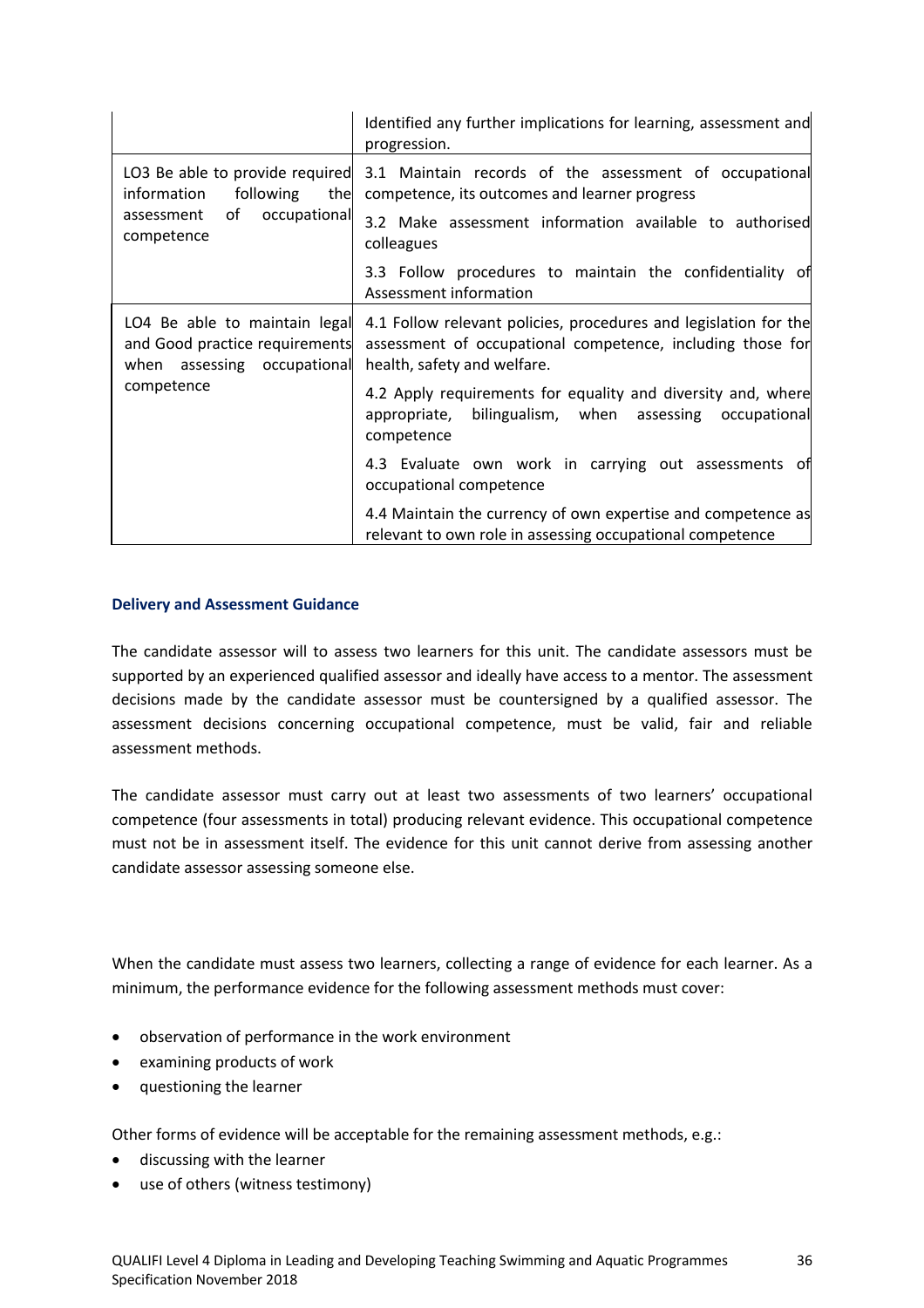- looking at learner statements
- recognising prior learning

Simulations are not allowed for this unit.

The evidence assessed must be valid, authentic and sufficient evidence for all the assessment criteria. Wherever possible, a holistic assessment is encouraged. Therefore, one piece of evidence may meet the requirements of more than one learning outcome or assessment criterion.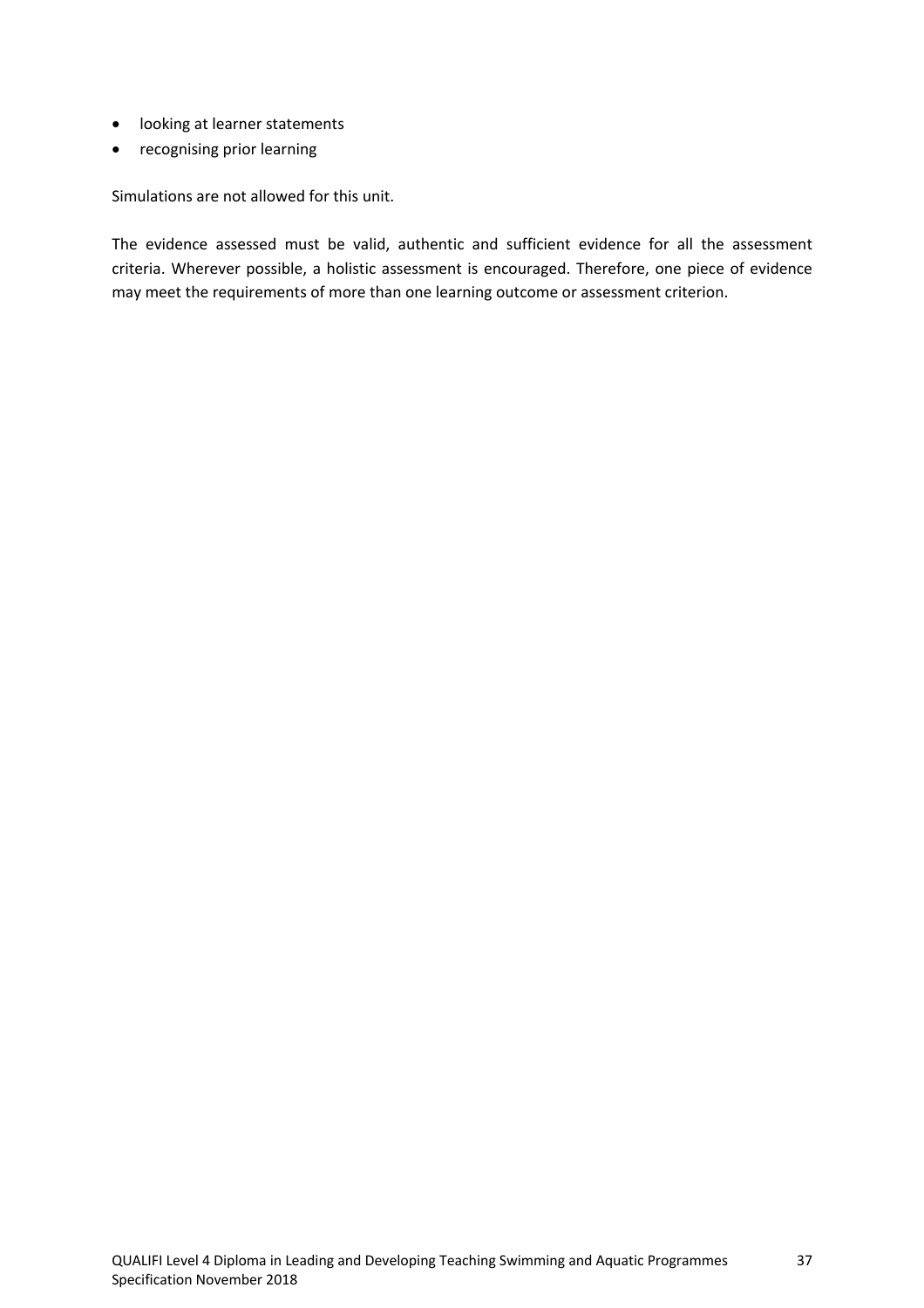## **Unit TSA 420: Developing Research Enquiry Practice**

Unit code: A/615/7667 RQF level: 4

#### **Aims**

At Level 4, there is an importance to be able to conduct research. The ability to investigate into a specific area of interest and to be able to 'drill down', investigating into a specific area can be rewarding to the individual, but also powerful. This unit will focus on the qualitative research approach.

The aim of this unit is to develop the candidate's ability to carry out research enquiry, produce a paper and a presentation.

This unit will develop the skills to carry out research and include strengthening the investigative skills. This includes planning a piece of research; gathering and analysing data; reporting and presenting the findings and evaluation of the completed work. The focus of the research and evaluation of the findings rather than the quantity or type of data collected.

#### **Assessment requirements**

The candidate is required to investigate into an area of interest, that relates to workplace. This should be linked to a topic on swimming and aquatic environment. The report should be between  $2000 - 3000$  words and the presentation should be between  $10 - 20$  minutes, to an audience. This should be recorded (visually) and submitted for evidence as well.

| <b>Learning Outcome:</b>                                                   | <b>Assessment Criteria:</b><br>To achieve each outcome a learner must demonstrate the<br>ability to:                       |
|----------------------------------------------------------------------------|----------------------------------------------------------------------------------------------------------------------------|
| LO1 Understand how to plan a<br>research enquiry                           | 1.1 Evaluate the benefits of research in impacting on workplace<br>practice                                                |
|                                                                            | 1.2 Justify the selected research topic and appropriate to<br>purpose the learner and suitable for the aquatic environment |
|                                                                            | 1.3 Plan and timetable is clearly defined and negotiated<br>effectively                                                    |
|                                                                            | 1.4 Research objectives are clear and suitable for purpose                                                                 |
| LO <sub>2</sub><br>Understand<br>how<br>to<br>Implement a research enquiry | 2.1 Use suitable reference systems to acknowledge relevant<br>information appropriately                                    |
|                                                                            | 2.2 Ensure primary and secondary sources of information is<br>correctly used and justified for a specified purpose         |
|                                                                            | 2.3 Extract data from a range sources comprehensively and                                                                  |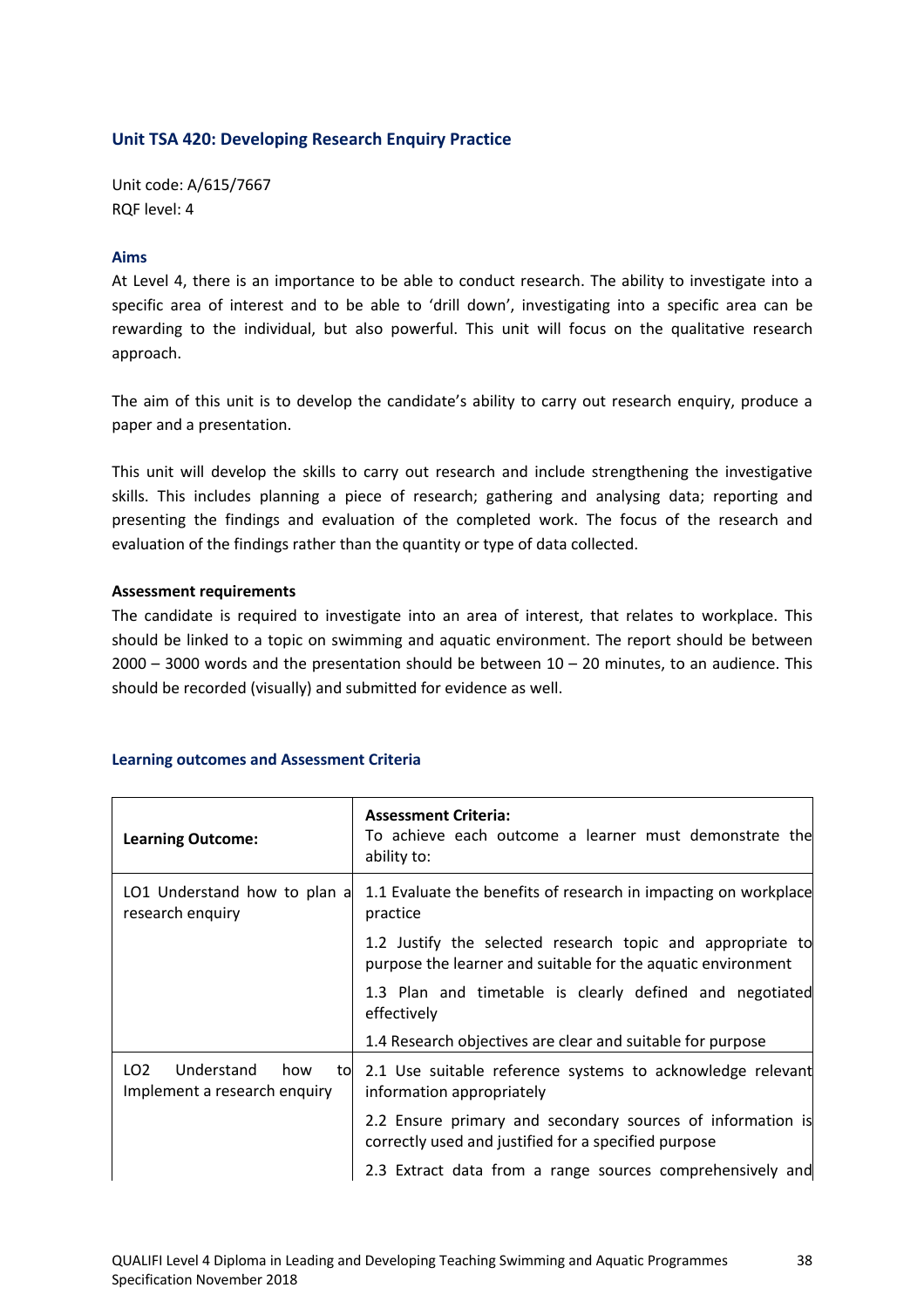|                                                                                           | accurately                                                                                      |
|-------------------------------------------------------------------------------------------|-------------------------------------------------------------------------------------------------|
|                                                                                           | 2.4 Use a questionnaire is designed and used suitably                                           |
|                                                                                           | 2.5 Use interview(s) suitably and ethically                                                     |
|                                                                                           | 2.6 Ensure the research plan is conducted fairly and accurately                                 |
| Understand<br>LO <sub>2</sub><br>how<br>tol<br>evaluate and present a research<br>enquiry | 3.1 Present a report in both written and graphic form that has a<br>clear purpose               |
|                                                                                           | 3.2 Ensure the analysis and editing of data is presently precisely                              |
|                                                                                           | 3.3 Draw conclusions from the information presented                                             |
|                                                                                           | 3.4 Design a poster presenting the key information about the<br>research, analysis and findings |
|                                                                                           | 3.5 Give a short oral presentation showing the prepared<br>research poster                      |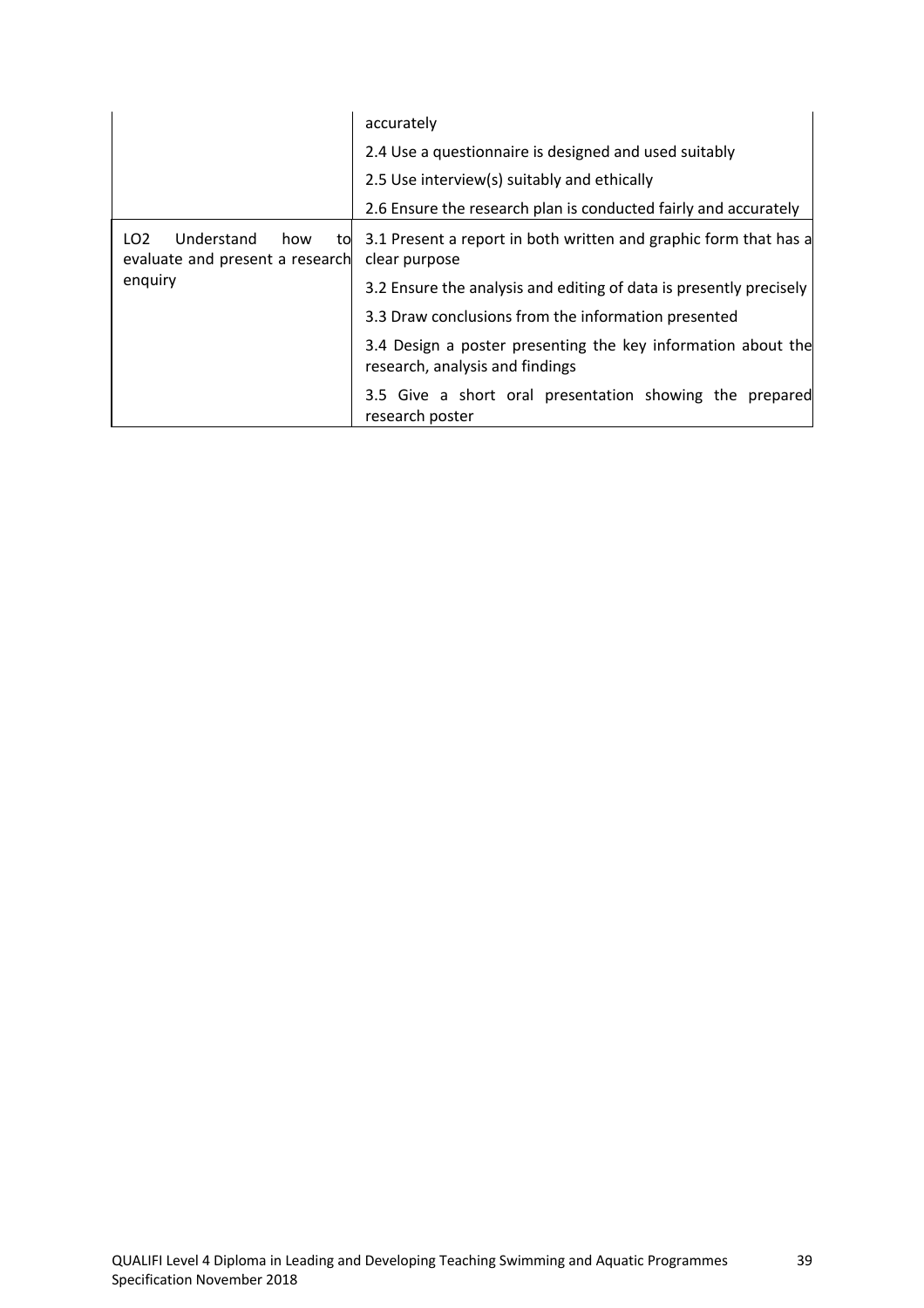## **Unit TSA 321: Principles of Leading and Managing Swimming Programmes**

Unit code: F/615/7668 RQF level: 3

#### **Aims**

Successful leadership and management of any programme (whether a swim school or swimming club) is critical to the success of the business or organisation, irrespective of in the capacity of a paid or voluntary role. Making sure that there is clear direction from the leader who can inspire and lead others to ensure that the organisation is running viably, making profit and it is important that customers are satisfied.

The aim of this unit is to improve the candidate's knowledge, skills and experience in leading and managing swimming programmes. This may be the swimming co-ordinator for a Learn-to-swim programme, head of a development or assistant head coach, or a similar role.

For this unit, you will need to be in a leadership role (first-line or senior) to apply the knowledge and skills gained from learning outcomes 1 and 2. In addition, you should develop skills in critical refection.

The candidate will explore key themes including legislation, finance, organisation, learning and development. Those learners with background experience in being a swim co-ordinator or swim coach in a leadership capacity are encouraged to reflect and sharpen their own develops needs, through reflection.

#### **Assessment requirements**

Learners will be required to complete at least a period of three months to measure the impact of your development plan and actions. In the event of changing roles, it is recommended that the minimum of three months (covering both posts) should still exist.